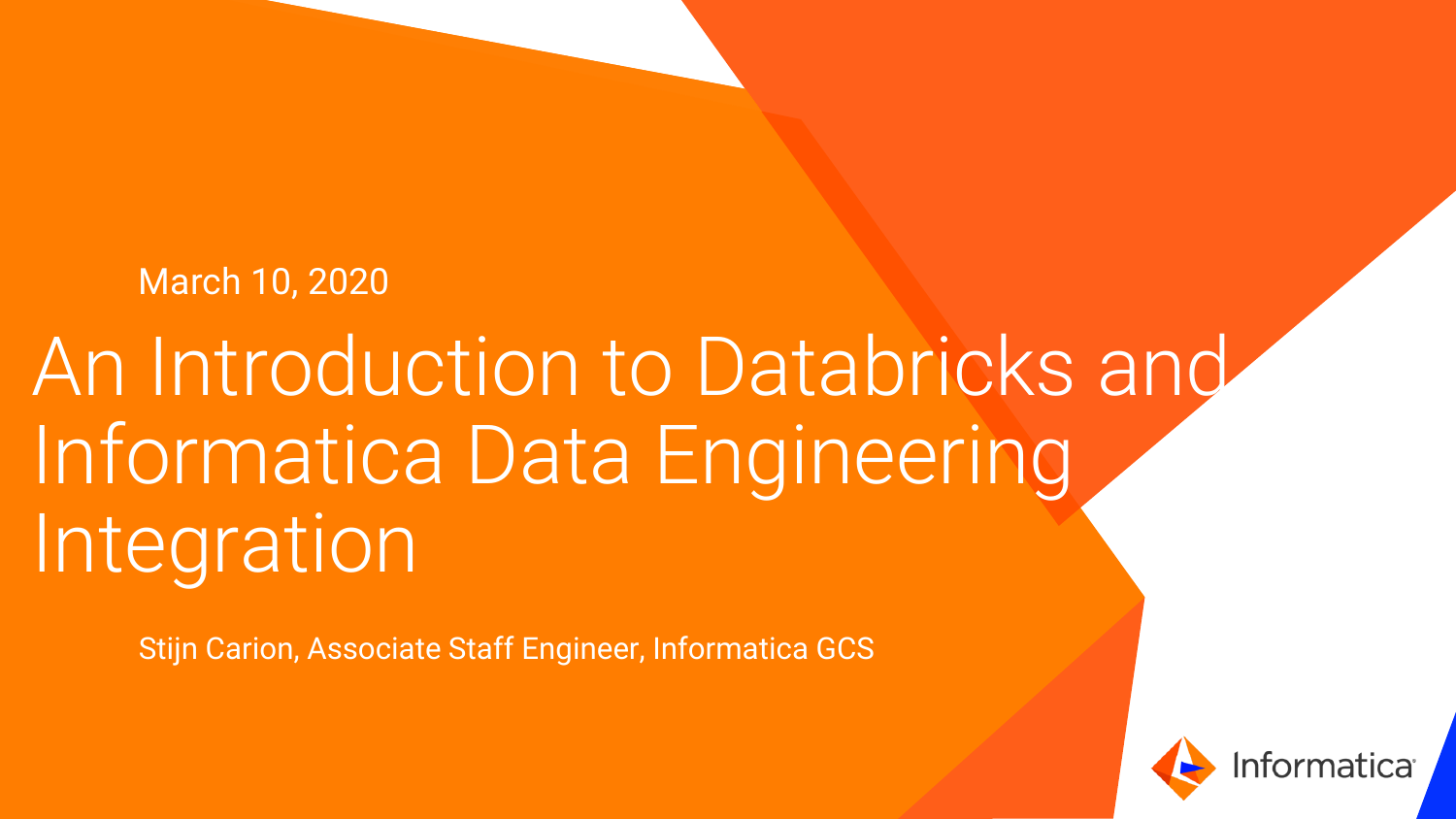#### Housekeeping Tips





- ➢ Todays Webinar is scheduled to last 1 hour including Q&A
- $\triangleright$  All dial-in participants will be muted to enable the speakers to present without interruption
- $\triangleright$  Questions can be submitted to "All Panelists" via the Q&A option and we will respond at the end of the presentation
- The webinar is being recorded and will be available to view on our INFASupport YouTube channel and Success Portal. The link will be emailed as well.
- $\triangleright$  Please take time to complete the post-webinar survey and provide your feedback and suggestions for upcoming topics.

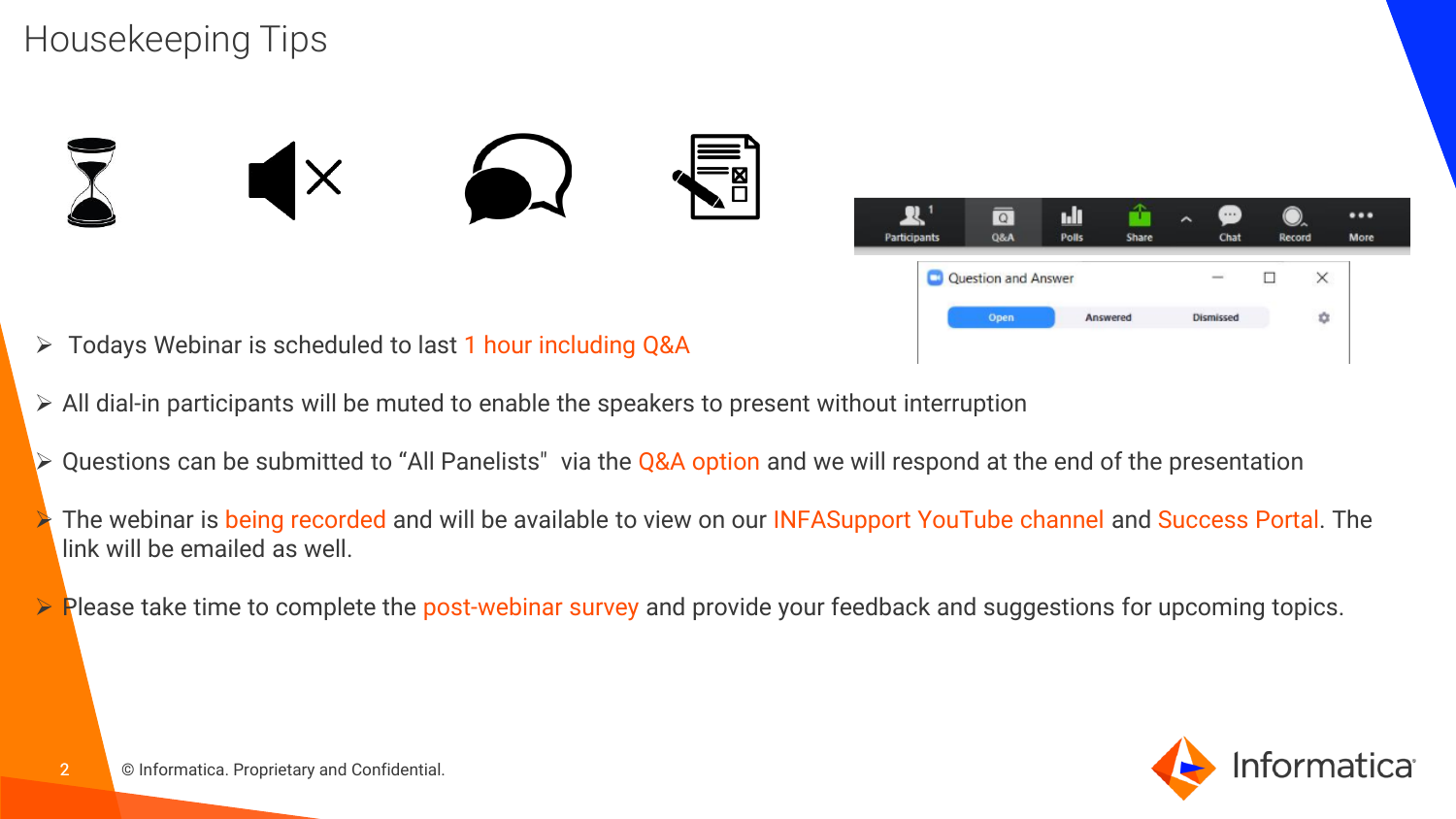## Success Portal [https://success.informatica.com](https://success.informatica.com/) Learn. Adopt. Succeed.



Bootstrap product trial experience

Enriched Onboarding experience



FREE Product Learning Paths and weekly Expert sessions



Informatica Concierge with Chatbot integrations

Tailored training and content recommendations



© Informatica. Proprietary and Confidential.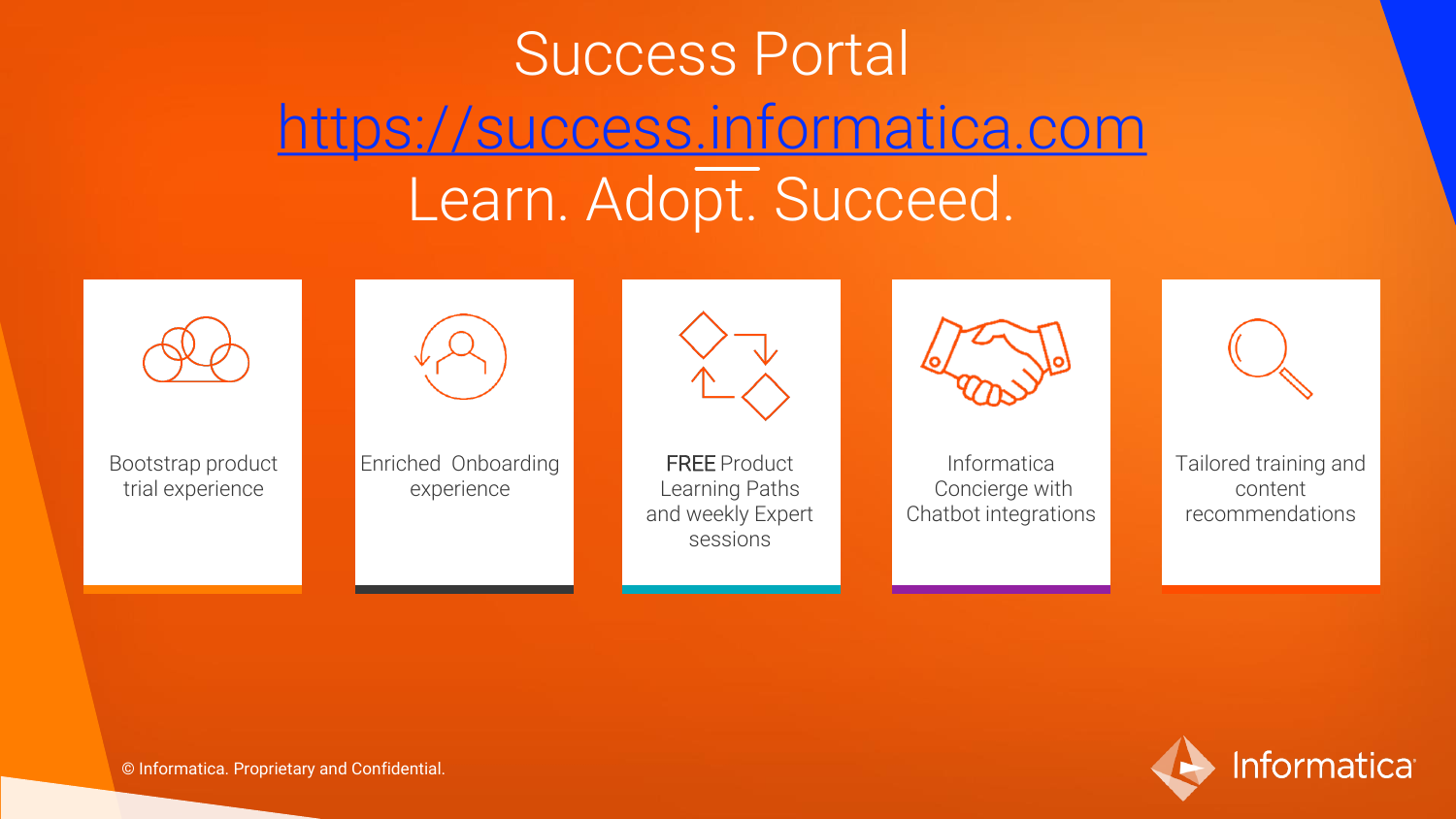#### Safe Harbor

The information being provided today is for informational purposes only. The development, release, and timing of any Informatica product or functionality described today remain at the sole discretion of Informatica and should not be relied upon in making a purchasing decision.

Statements made today are based on currently available information, which is subject to change. Such statements should not be relied upon as a representation, warranty or commitment to deliver specific products or functionality in the future.

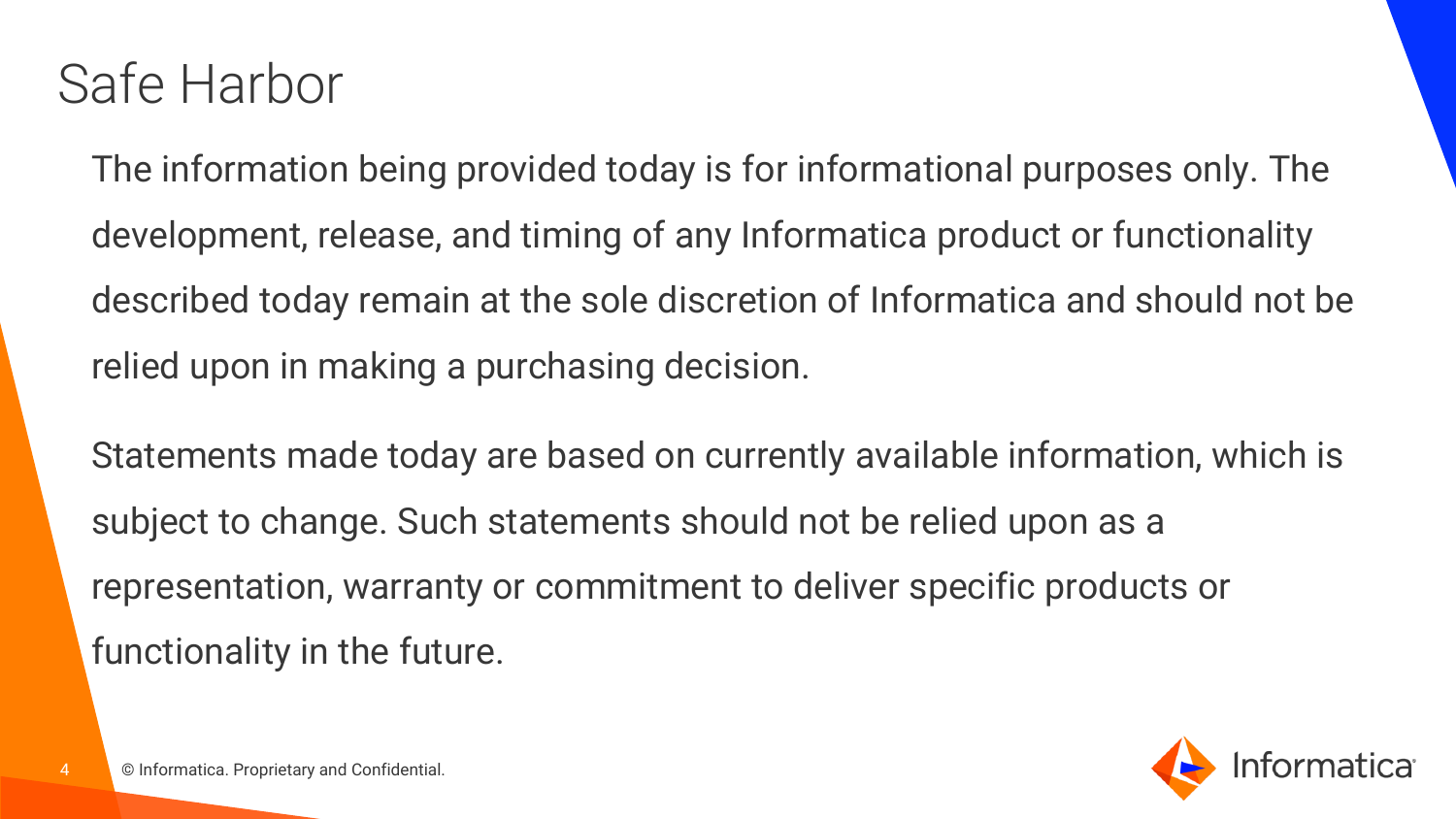## Agenda

Databricks Introduction

Databricks Delta Lake Introduction

Informatica Data Engineering Configuration for **Databricks** 

Databricks Delta Lake Source/Targets in Informatica Data Engineering

#### Demo

Troubleshooting and self-service

Q&A

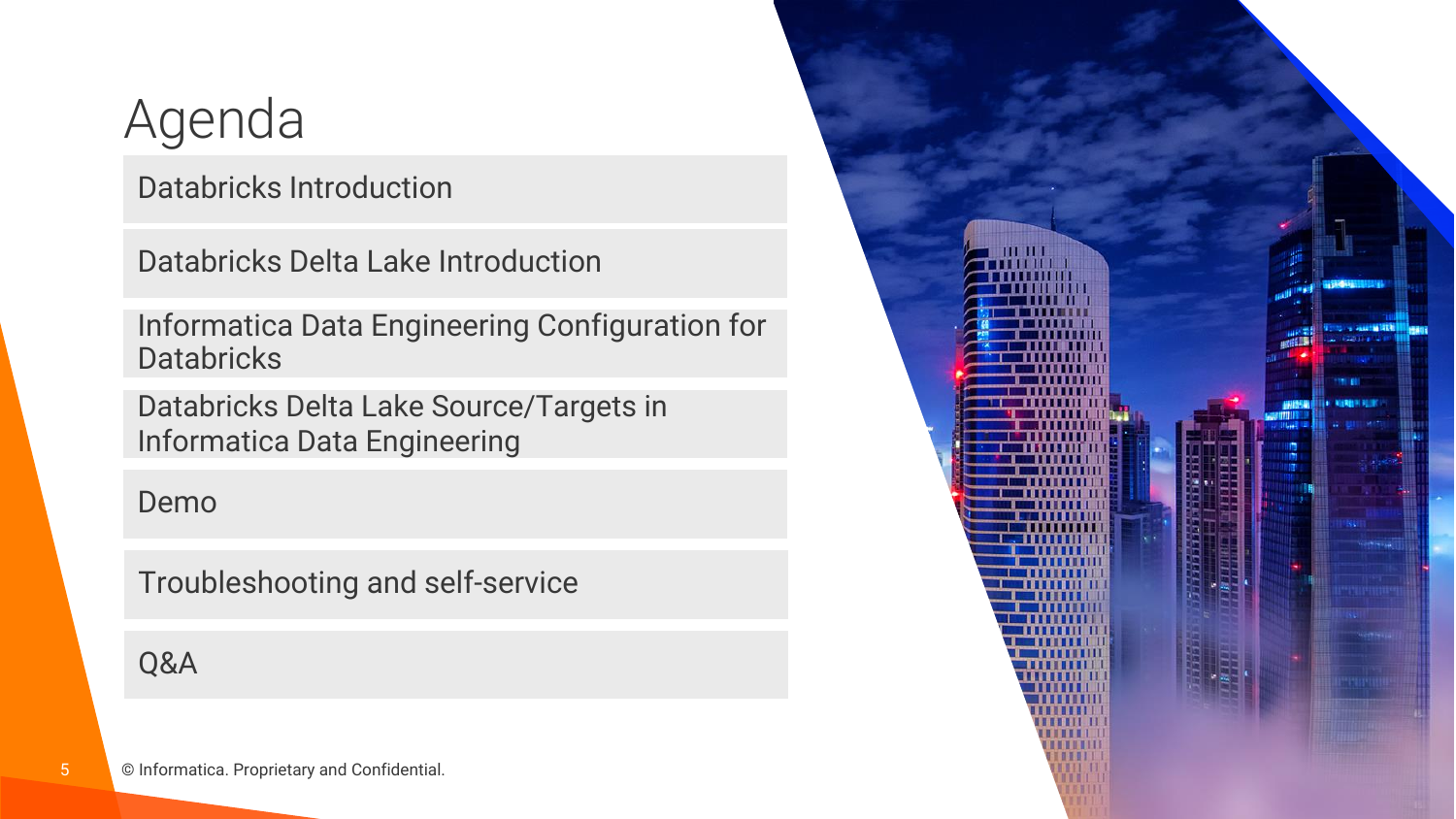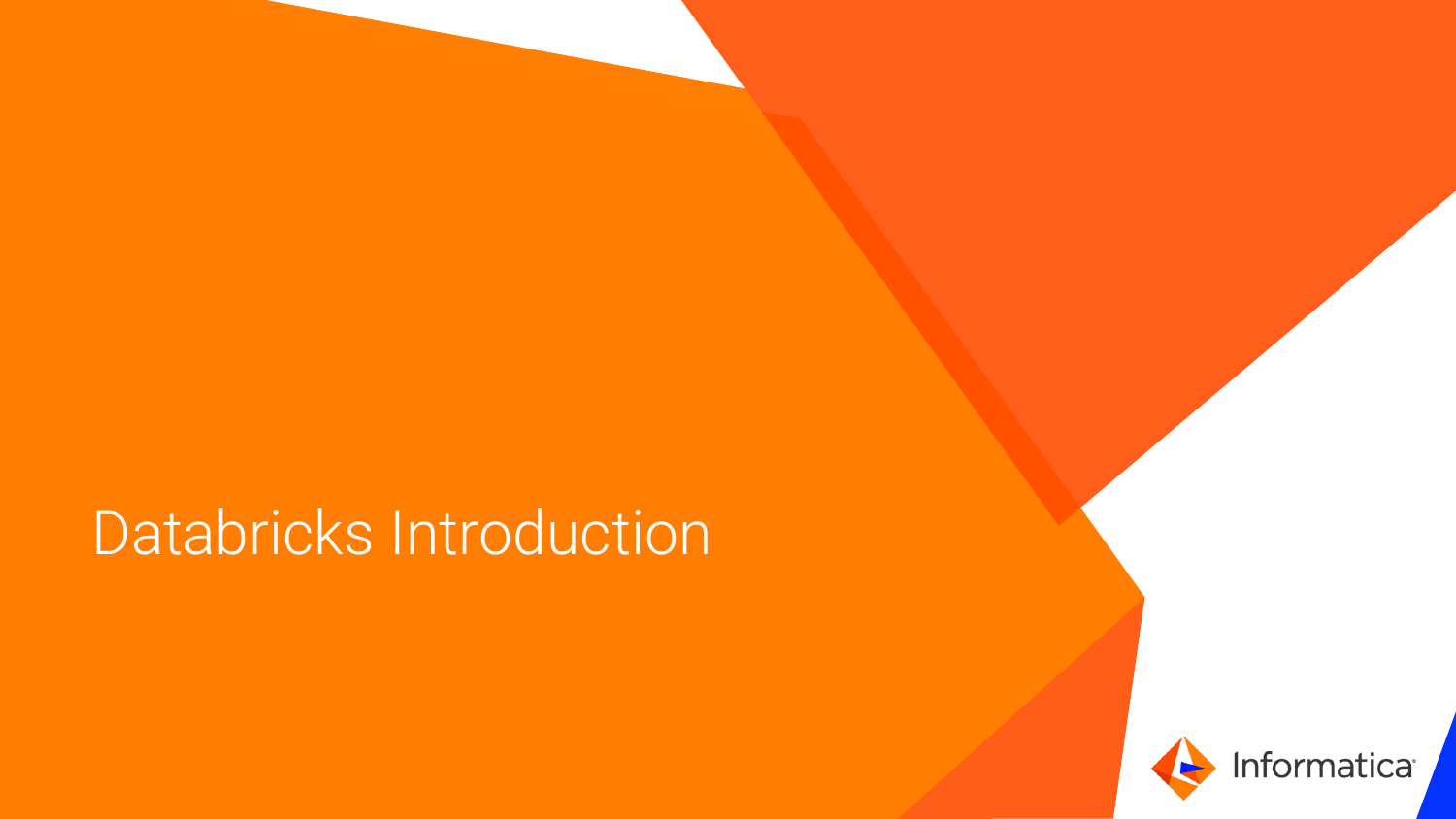### Ever-Evolving Big Data Technology

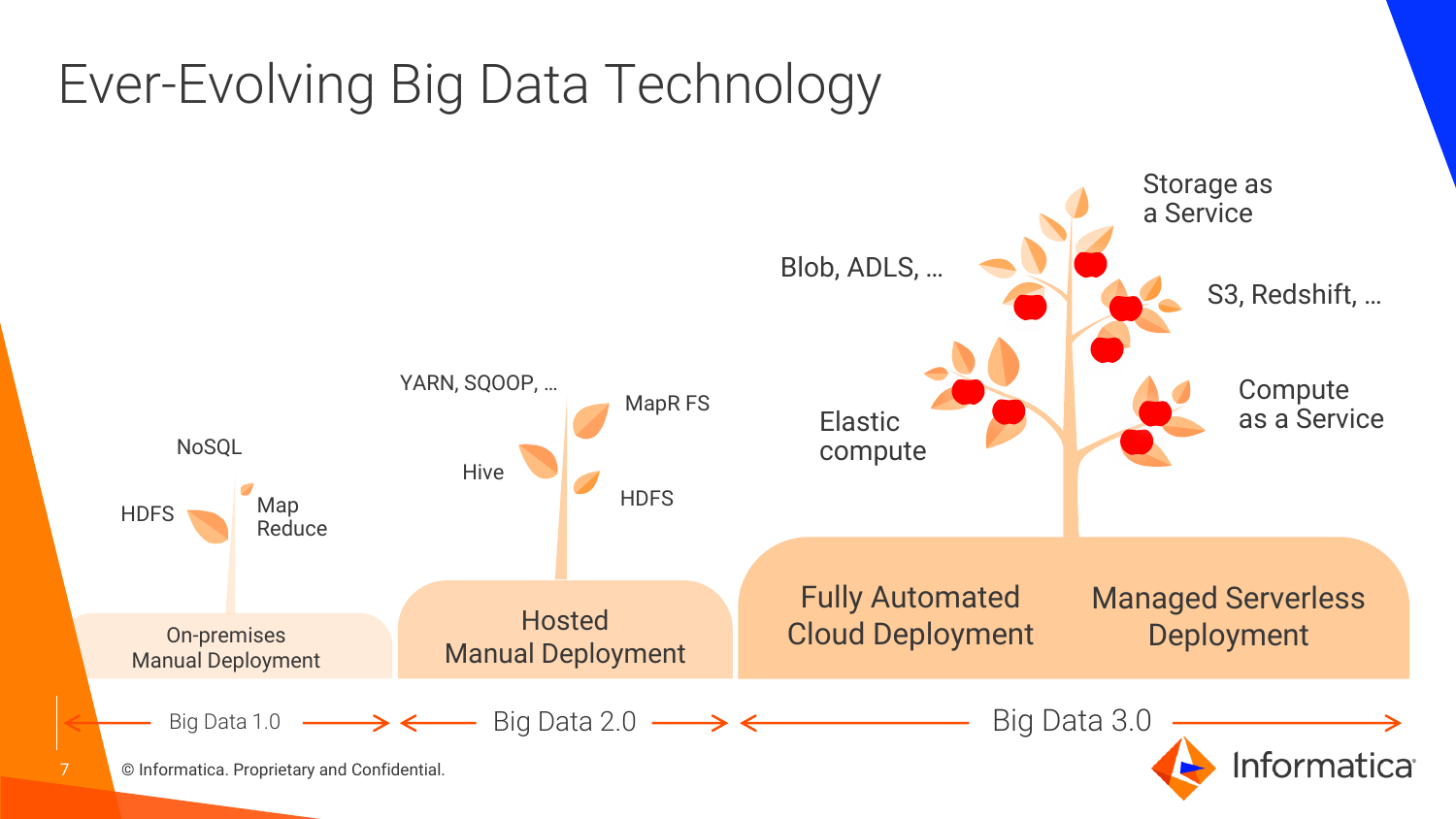- •Company founded by the Creators of Apache Spark (late 2013)
- •Cloud/Web based platform for working with Spark, providing automated cluster management
- •Available on Azure and AWS as a service (screenshots/demo Azurebased)
- •Start Spark Cluster in few clicks/minutes, allowing scaling on demand

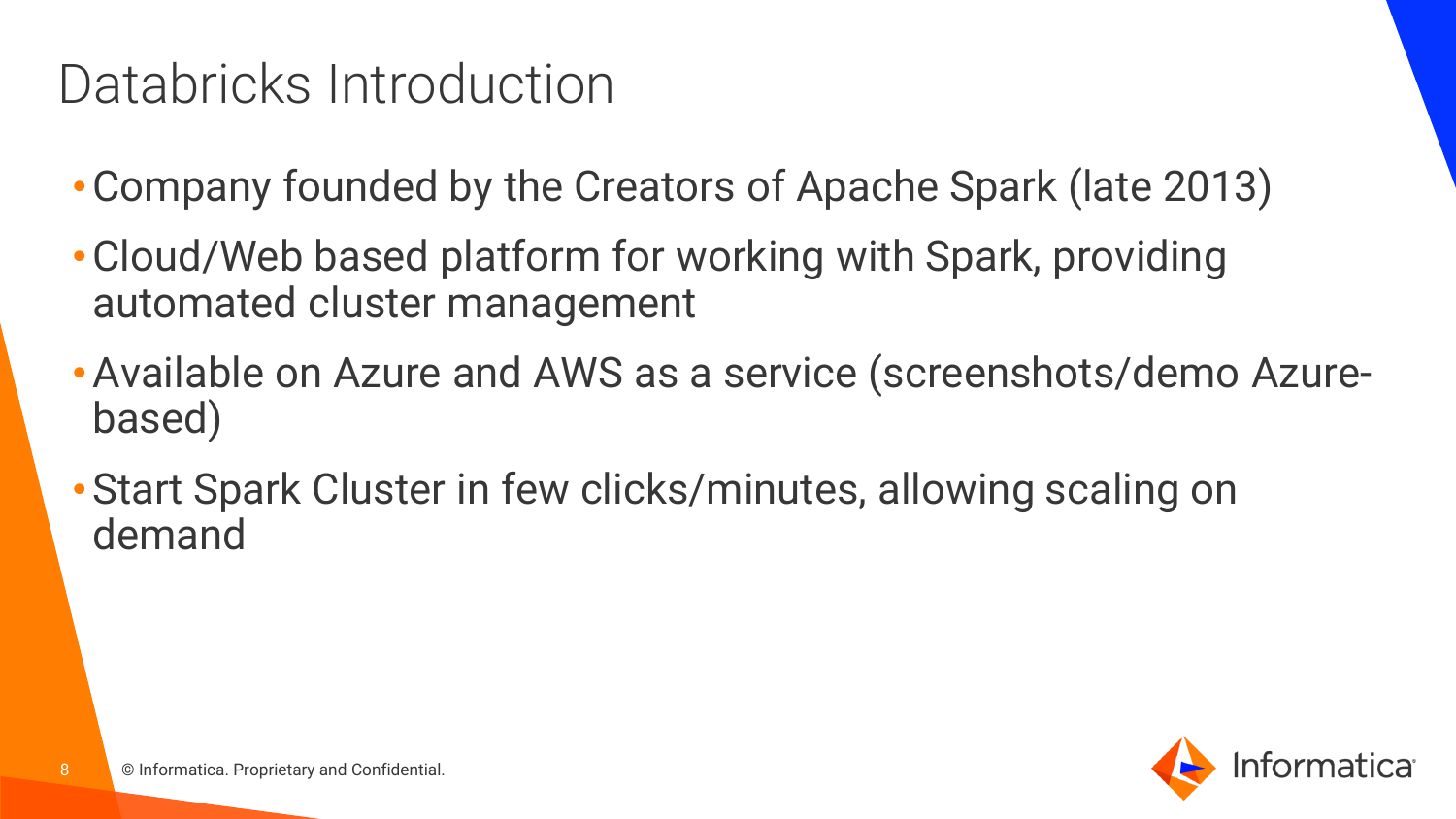| <b>Integrated Workspace</b> | <b>BI Tools</b>                                                                                                                                                                                                                                                                                                          | <b>Your Custom Spark Apps</b> |  |
|-----------------------------|--------------------------------------------------------------------------------------------------------------------------------------------------------------------------------------------------------------------------------------------------------------------------------------------------------------------------|-------------------------------|--|
| Notebooks<br>Dashboards     | $Q$ lik $Q$<br>$\frac{1}{4}$ + $\frac{1}{4}$ + $\frac{1}{4}$ + $\frac{1}{4}$ + $\frac{1}{4}$ + $\frac{1}{4}$ + $\frac{1}{4}$ + $\frac{1}{4}$ + $\frac{1}{4}$ + $\frac{1}{4}$ + $\frac{1}{4}$ + $\frac{1}{4}$ + $\frac{1}{4}$ + $\frac{1}{4}$ + $\frac{1}{4}$ + $\frac{1}{4}$ + $\frac{1}{4}$ + $\frac{1}{4}$ + $\frac{1$ | Production Jobs               |  |

Orchestrated Apache® Spark™ in the Cloud



| <b>Your Storage</b>                          |  |
|----------------------------------------------|--|
| Cloud Storage   Data Warehouses   Data Lakes |  |



9 © Informatica. Proprietary and Confidential.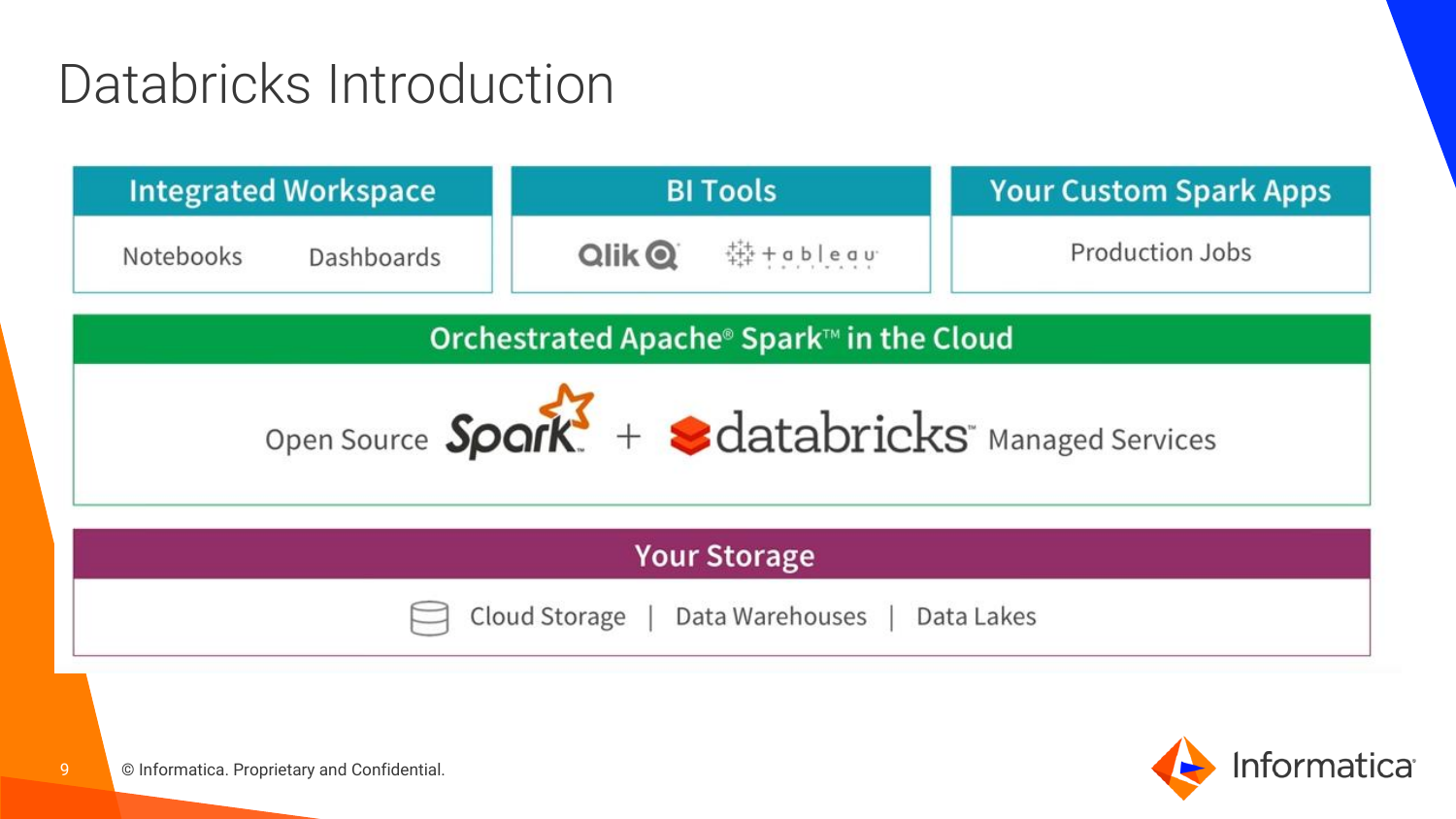| $\bullet$                  | <b>Create Cluster</b>                                                                                                                                              |
|----------------------------|--------------------------------------------------------------------------------------------------------------------------------------------------------------------|
| Azure<br><b>Databricks</b> | 2-8 Workers: 28.0-112.0 GB Memory, 8-32 Cores, 1.5-6 DBU<br><b>New Cluster</b><br>Cancel<br><b>Create Cluster</b><br>1 Driver: 14.0 GB Memory, 4 Cores, 0.75 DBU @ |
| 倄<br>Home                  | <b>Cluster Name</b>                                                                                                                                                |
| $\triangleright$           |                                                                                                                                                                    |
| Workspace                  | Cluster Mode <sup>O</sup>                                                                                                                                          |
| $\bullet$                  | Standard<br>$\sim$                                                                                                                                                 |
| <b>Recents</b>             | Pool <sup>O</sup>                                                                                                                                                  |
|                            | None<br>$\sim$                                                                                                                                                     |
| $\bullet$                  | Databricks Runtime Version @<br>Learn more                                                                                                                         |
| <b>Data</b>                | Runtime: 6.3 (Scala 2.11, Spark 2.4.4)<br>ß<br>$\sim$                                                                                                              |
| 瞐                          | New This Runtime version supports only Python 3.                                                                                                                   |
| <b>Clusters</b>            | <b>Autopilot Options</b>                                                                                                                                           |
| 雦                          | ✔ Enable autoscaling ?                                                                                                                                             |
| <b>Jobs</b>                | Terminate after<br>minutes of inactivity <sup>O</sup><br>120                                                                                                       |
| $\alpha$                   | Worker Type <sup>O</sup><br>Max Workers<br><b>Min Workers</b>                                                                                                      |
| <b>Search</b>              | 14.0 GB Memory, 4 Cores, 0.75 DBU   v<br>Standard_DS3_v2<br>$\overline{2}$<br>8                                                                                    |
|                            | <b>Driver Type</b>                                                                                                                                                 |
|                            | 14.0 GB Memory, 4 Cores, 0.75 DBU   v<br>Same as worker                                                                                                            |
|                            | ▶ Advanced Options                                                                                                                                                 |

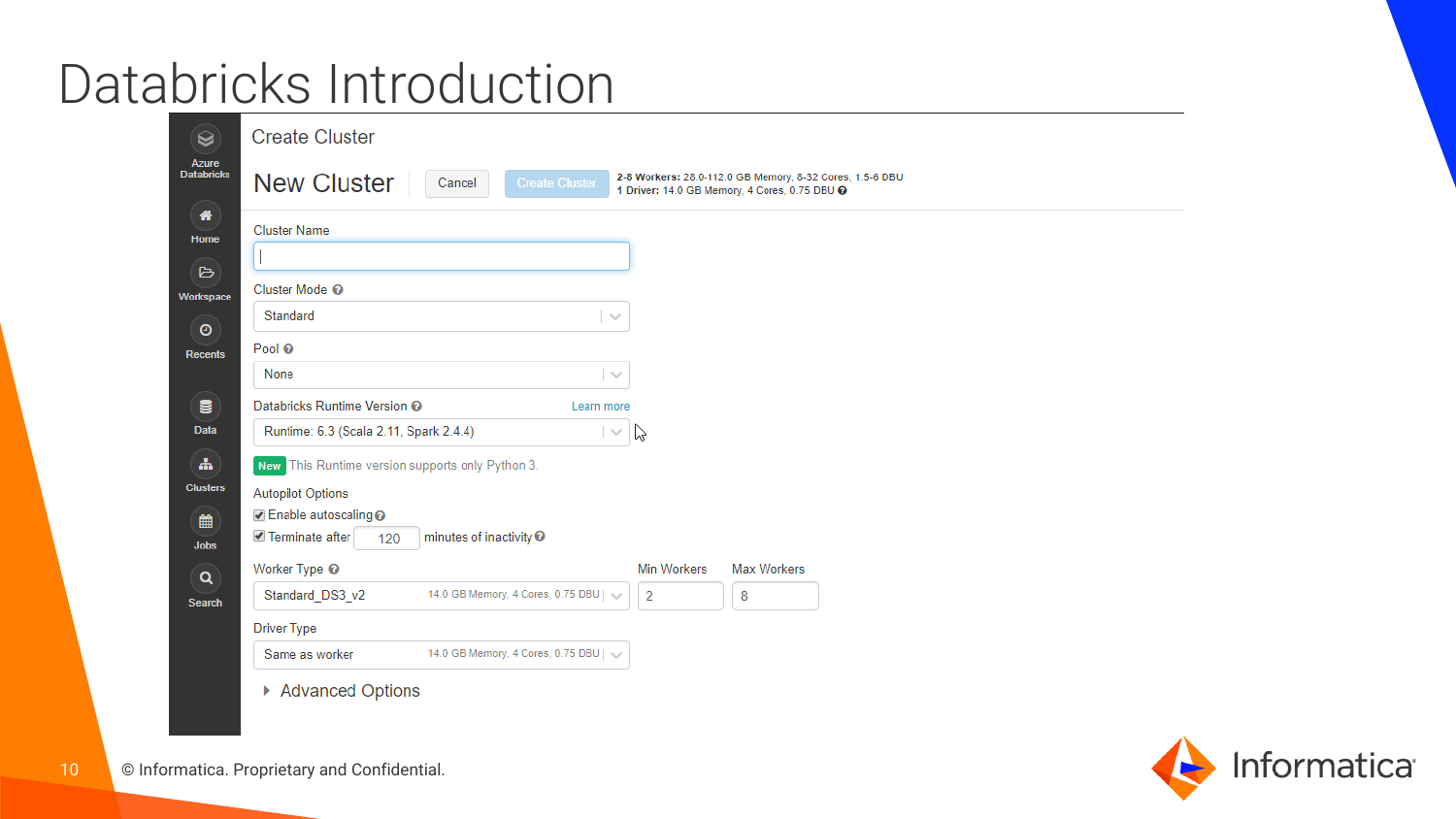## Databricks Delta Lake Introduction

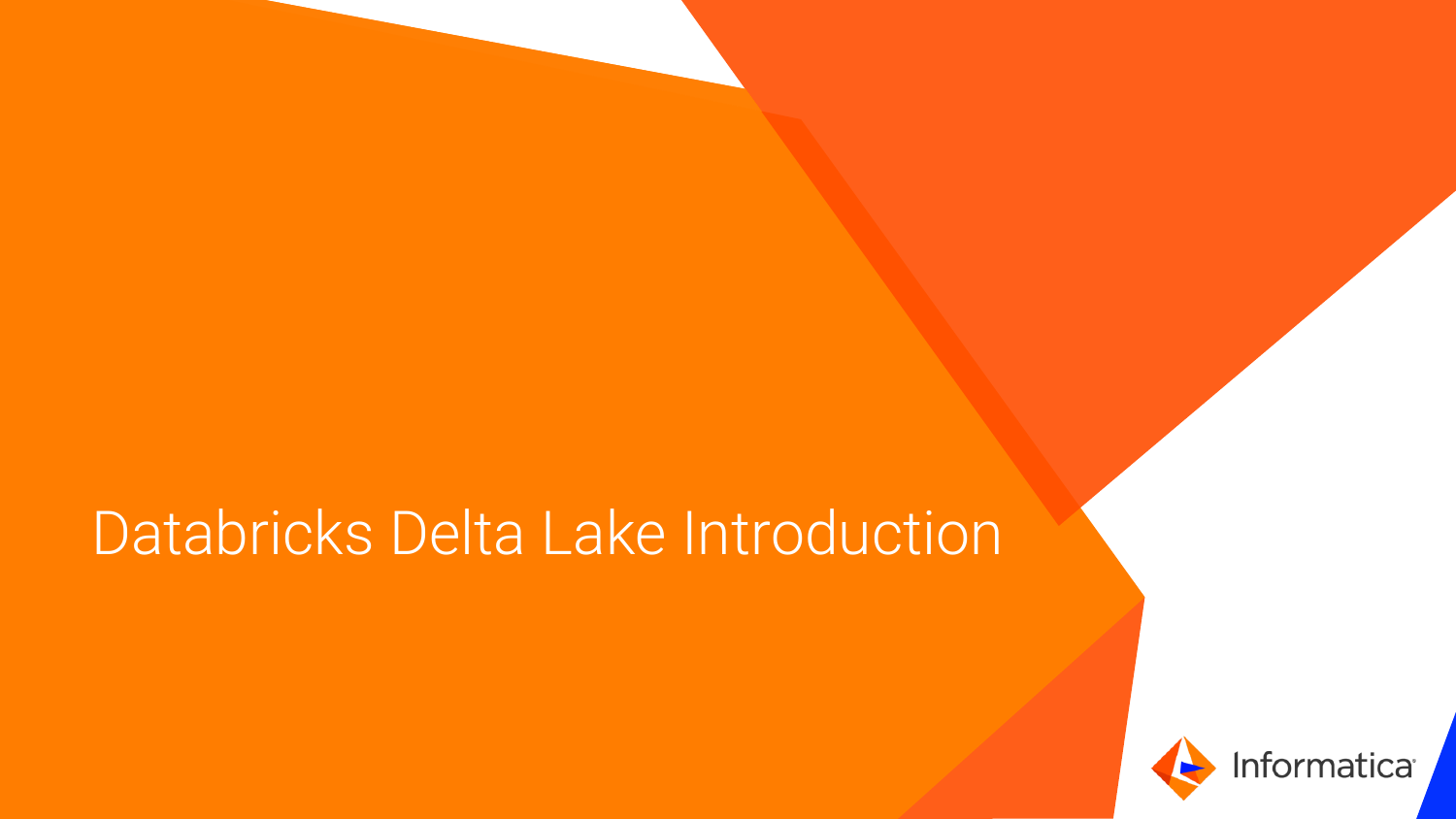## Databricks Delta Lake Introduction

- •Sits on top of your existing Data Lake (HDFS/Cloud Storage)
- •Delta Lake brings ACID transactions to your data lakes
	- Achieved by using a transaction log of all the commits made to the table
- •Delta Lake provides snapshots of data enabling developers to access and revert to earlier versions of data for audits, rollbacks or to reproduce experiments.
- •All data in Delta lake is store in Apache Parquet format

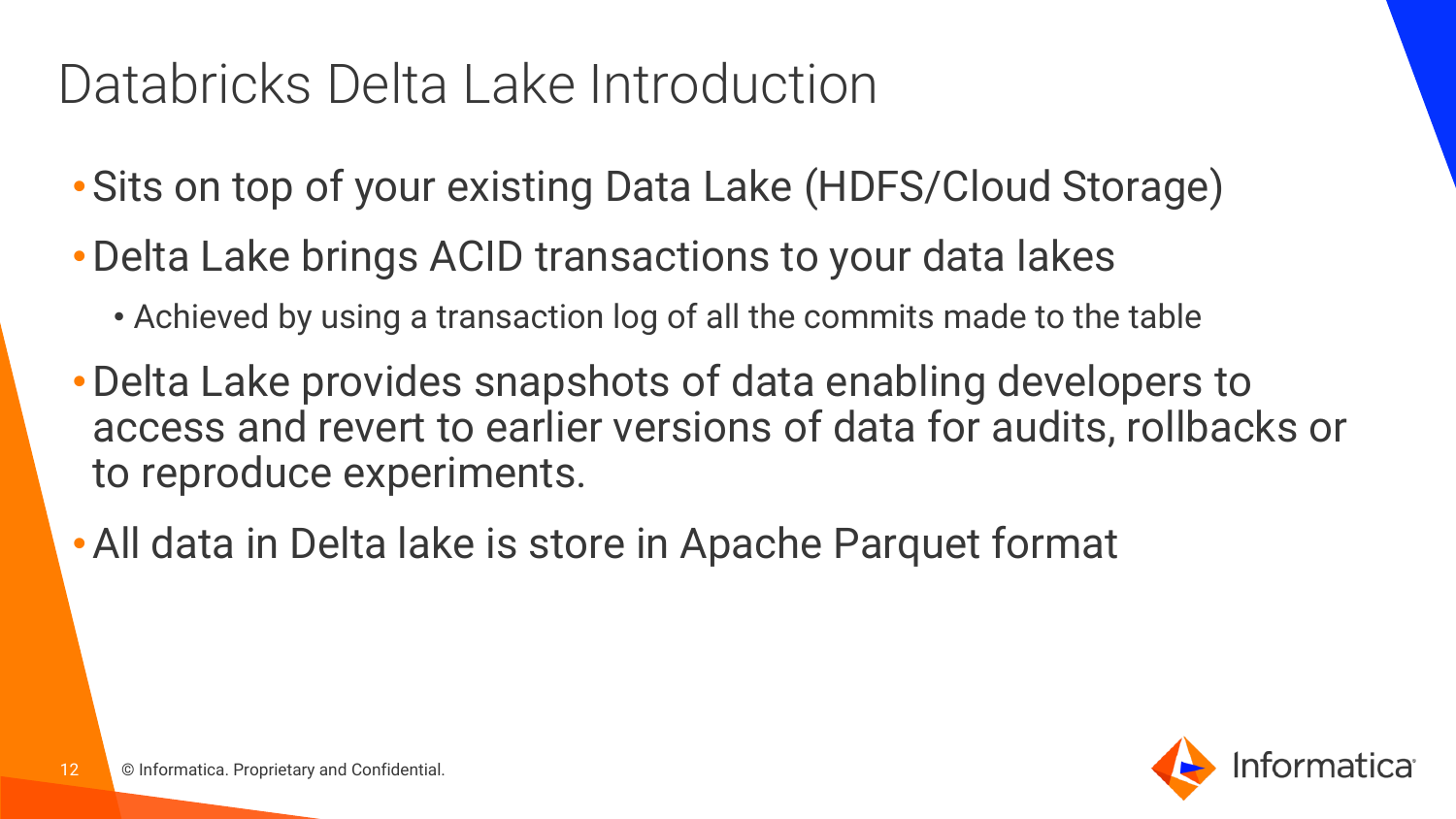### Databricks Delta Lake Introduction



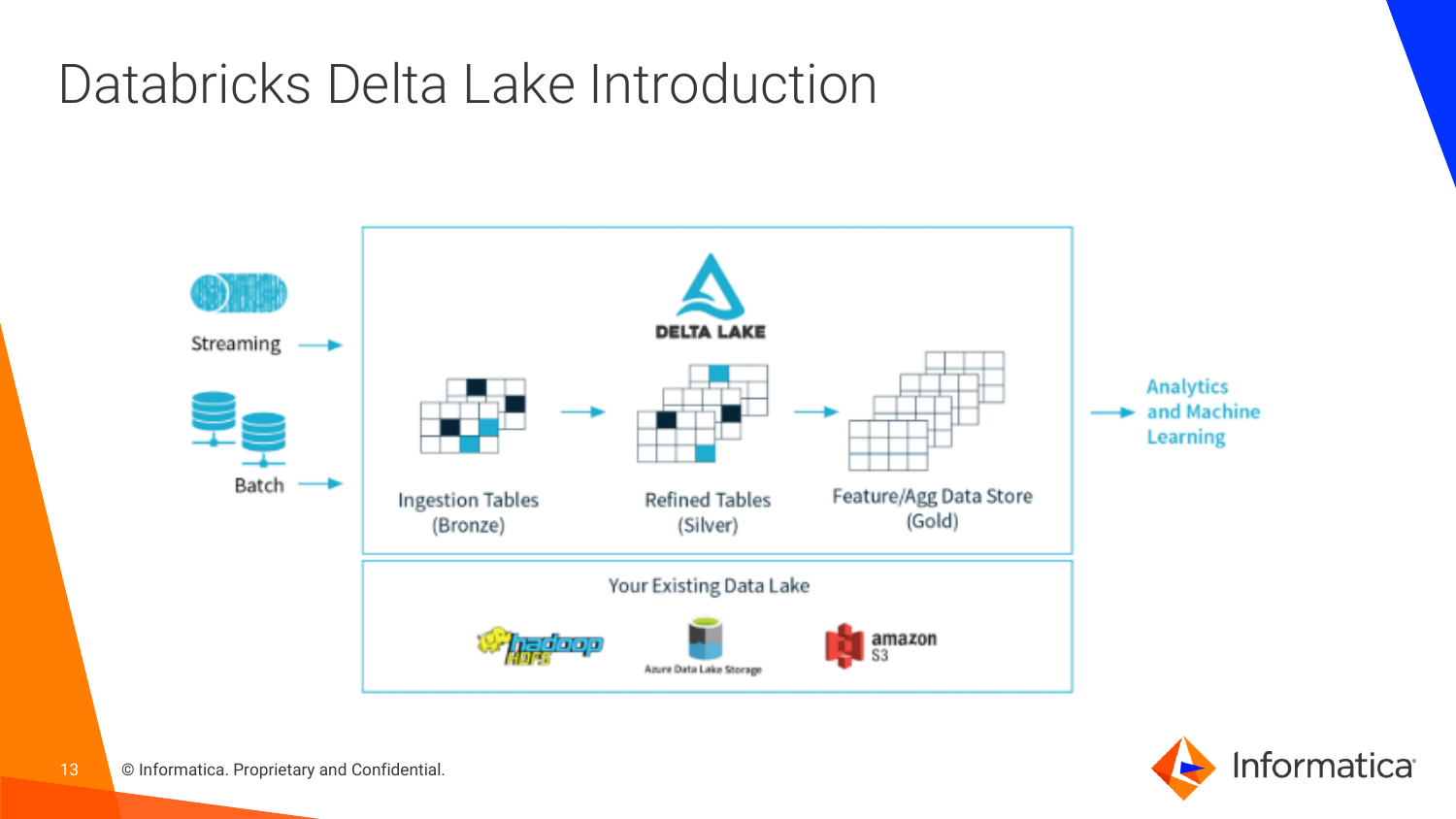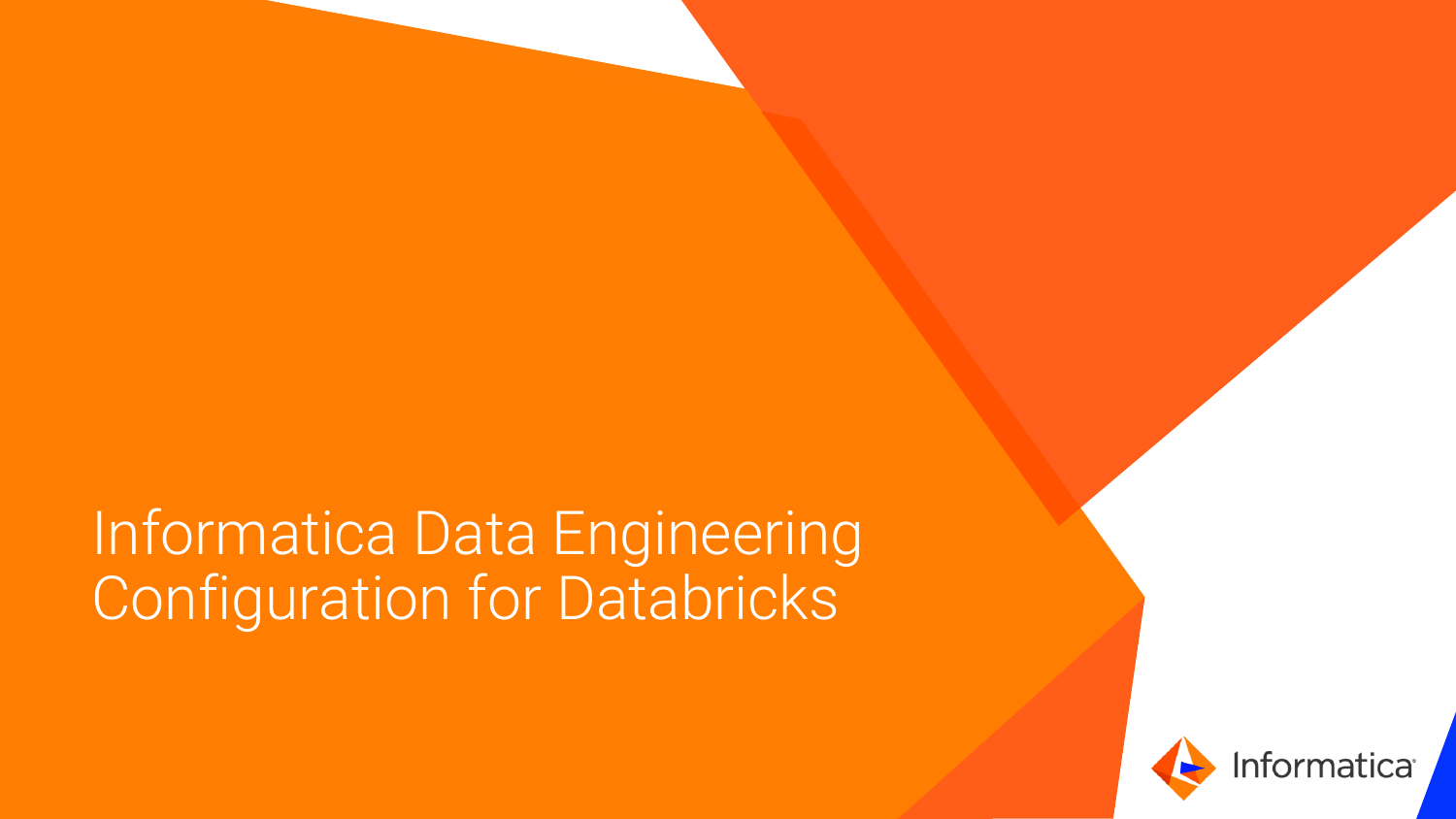## Informatica Data Engineering

- •Informatica 10.4.0 was released in December 2019
	- 10.4.0.1 available as of 28 February 2020
	- 10.4.0.2 scheduled for release in April 2020
	- 10.4.1.0 scheduled for release in June 2020
- Informatica 10.4.x currently supports Databricks 5.5
- Informatica 10.4 Docs: https://docs.informatica.com/data[engineering/data-engineering-integration/10-4-0.html](https://docs.informatica.com/data-engineering/data-engineering-integration/10-4-0.html)

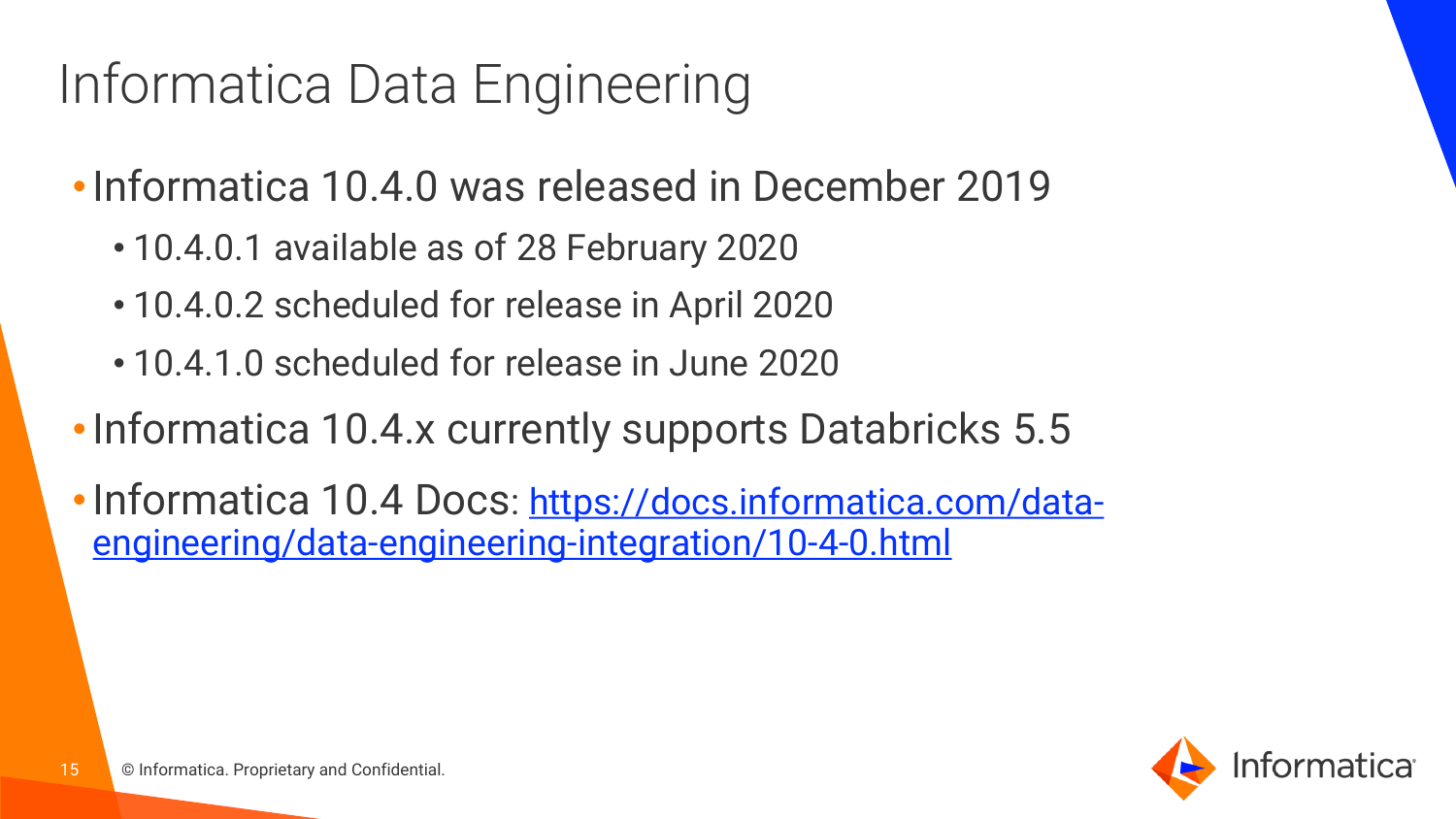## Informatica Data Engineering

- •Quick Overview on supported sources/targets
	- JDBC V2
	- Snowflake
	- Azure Blob / ADLS Gen1+Gen2 / AWS S3
		- Flat Files, Avro, Parquet, JSON
	- Azure Cosmos DB, Azure DW
	- Azure Event Hubs
	- AWS Redshift

• For Full Product Availability Matrix refer to <https://network.informatica.com/docs/DOC-18443>

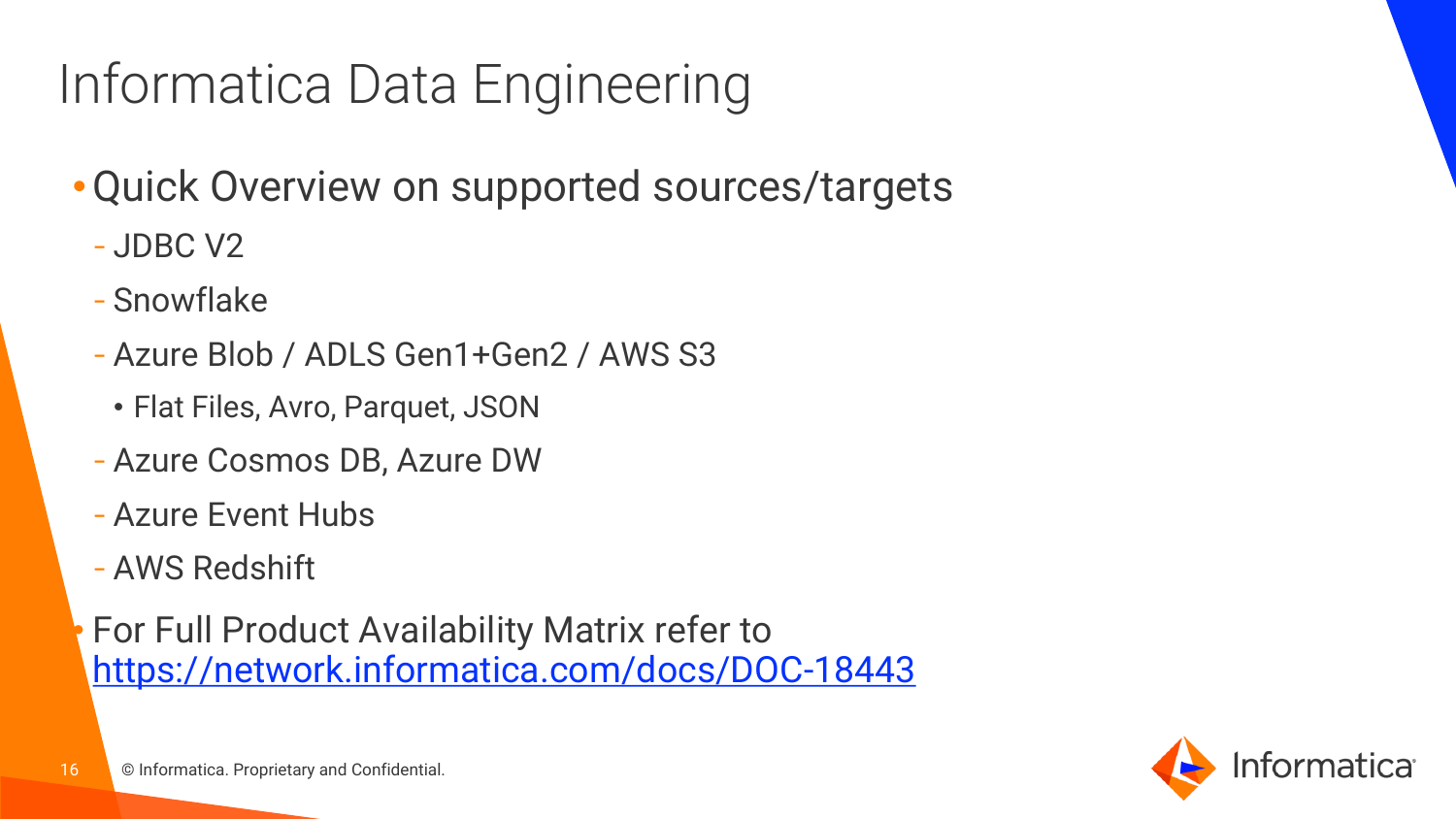### Three main product integrations

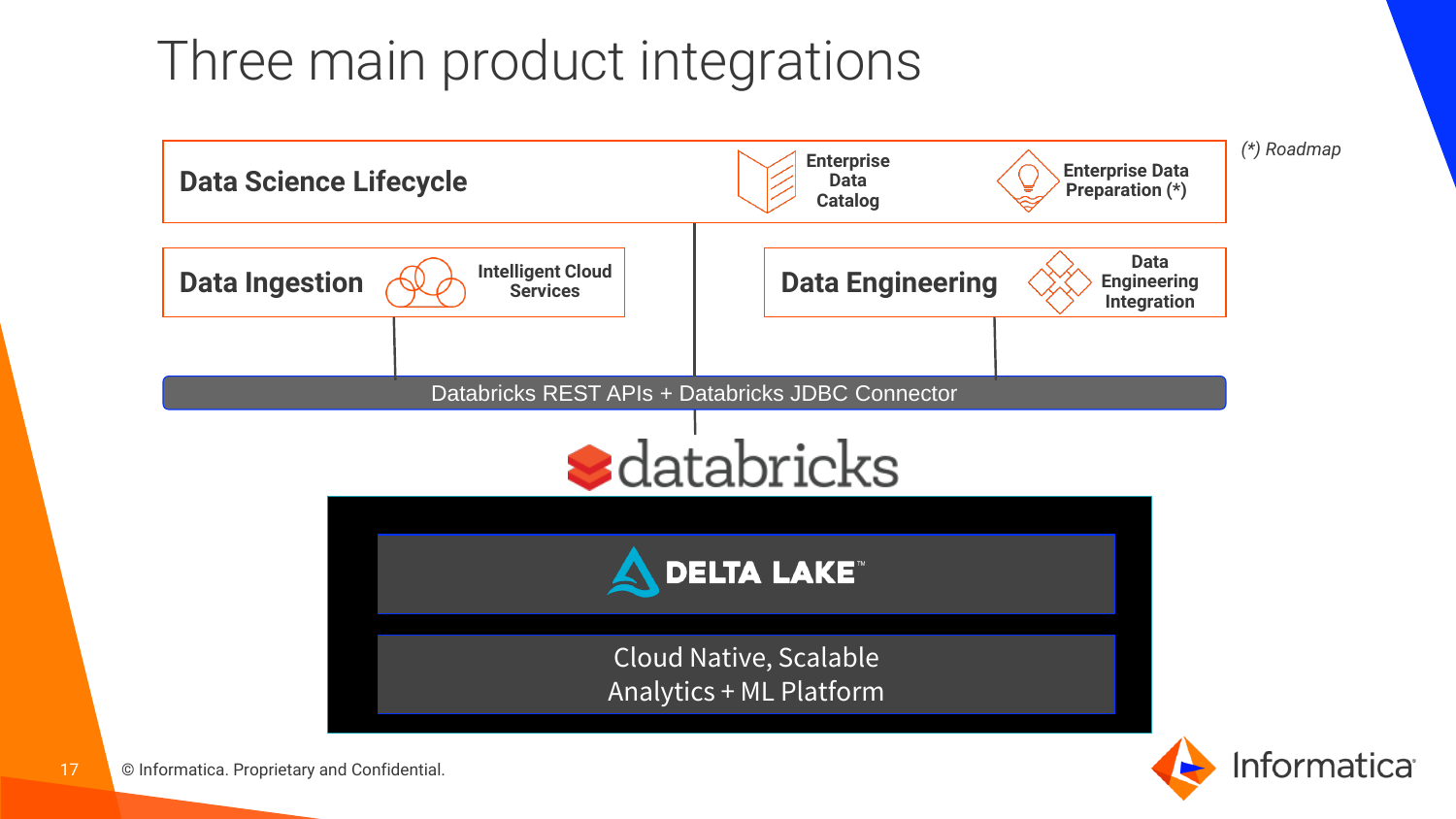

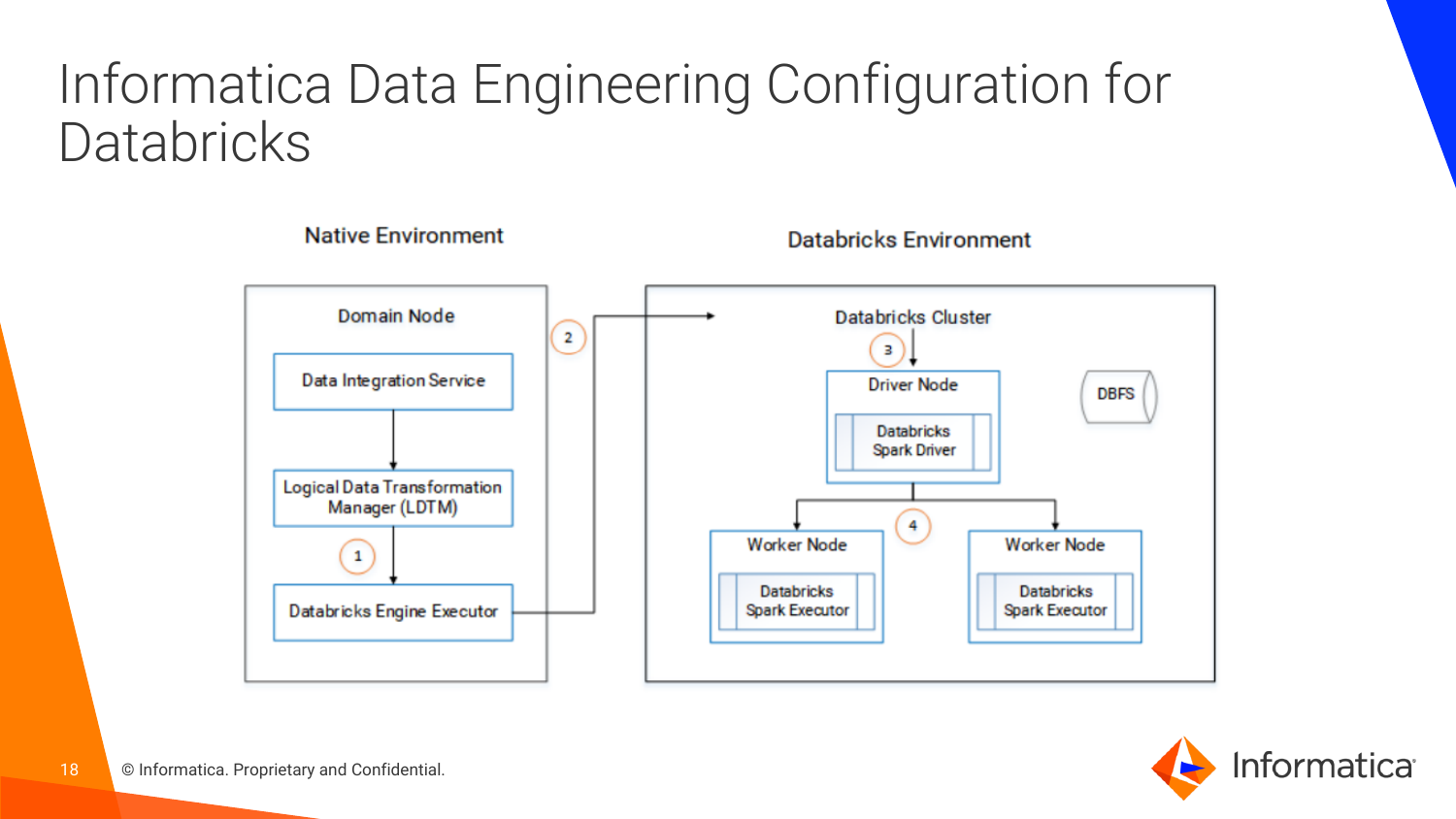|             | <b>Before You Begin</b><br>Databricks Environment<br><b>Domain Environment</b> | Verify system requirements for<br>the Databricks environment.<br>Verify system requirements for<br>the domain environment. |                          |                                                                                          |
|-------------|--------------------------------------------------------------------------------|----------------------------------------------------------------------------------------------------------------------------|--------------------------|------------------------------------------------------------------------------------------|
|             |                                                                                | Configure preemption for<br>concurrent jobs.<br>Configure storage access.<br>Prepare staging directories.                  | <b>Integration Tasks</b> | Create a Databricks cluster<br>configuration.<br>Configure the Databricks<br>connection. |
| 19<br>© Inf | P                                                                              | Prepare for token<br>authentication.<br>Configure the Data Integration<br>Service.                                         |                          | <b>Informatica</b>                                                                       |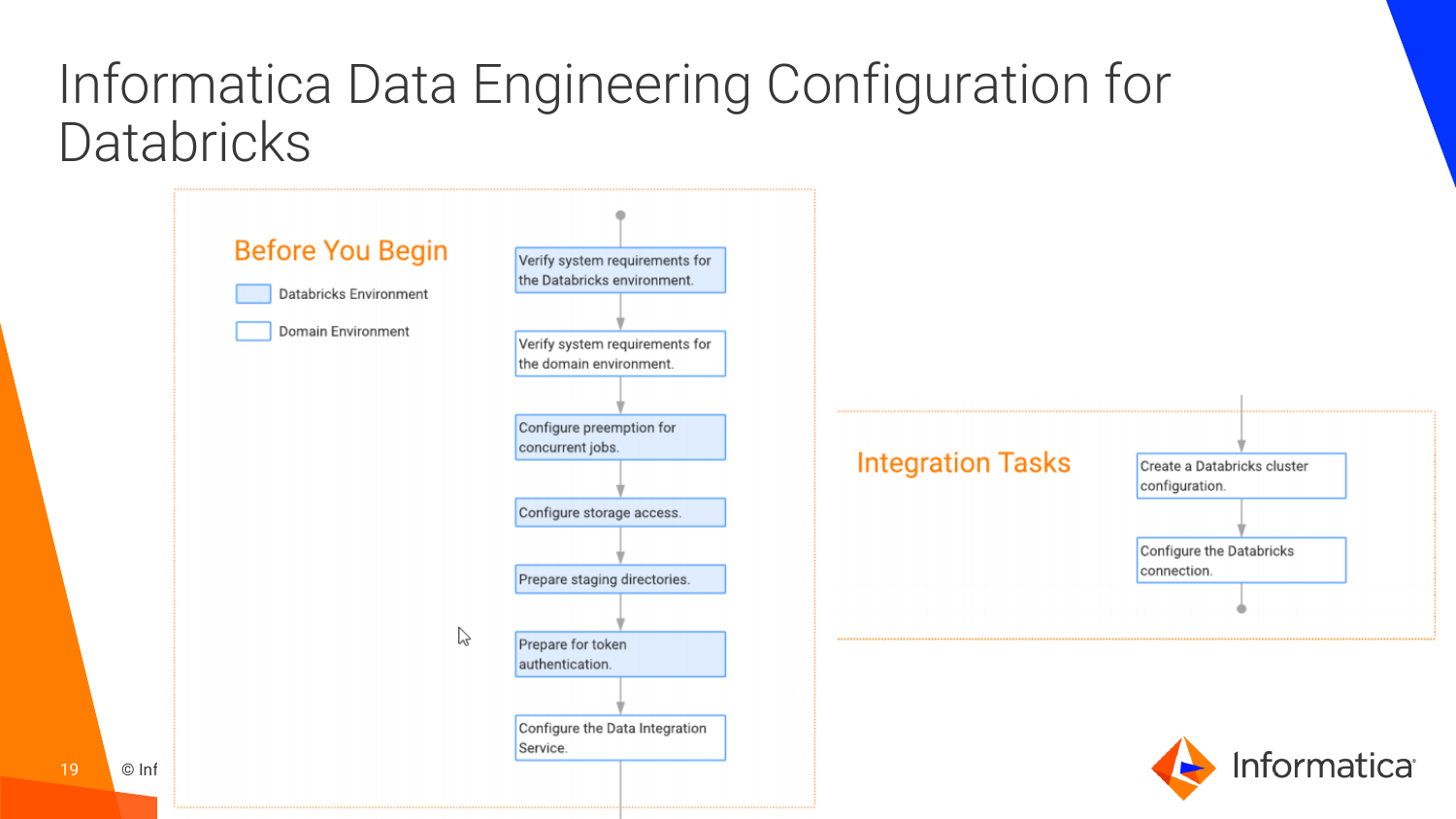#### ▼ Advanced Options

Azure Data Lake Storage Credential Passthrough @ Available on Azure Databricks Premium Learn more Enable credential passthrough for user-level data access

**Init Scripts** JDBC/ODBC Permissions Logging Spark Tags Spark Config <sup>O</sup> fs.azure.account.oauth2.client.id fs.azure.account.oauth.provider.type org.apache.hadoop.fs.azurebfs.oauth2.ClientCredsTokenProvider fs.azure.createRemoteFileSystemDuringInitialization true fs.azure.account.oauth2.client.endpoint https://login.microsoftonline.com/ fs.azure.account.auth.type OAuth fs.azure.account.oauth2.client.secret

#### **User Settings**

Access Tokens **Git Integration Notebook Settings** 

Personal access tokens can be used for secure authentication to the Databricks API instead of passwords.



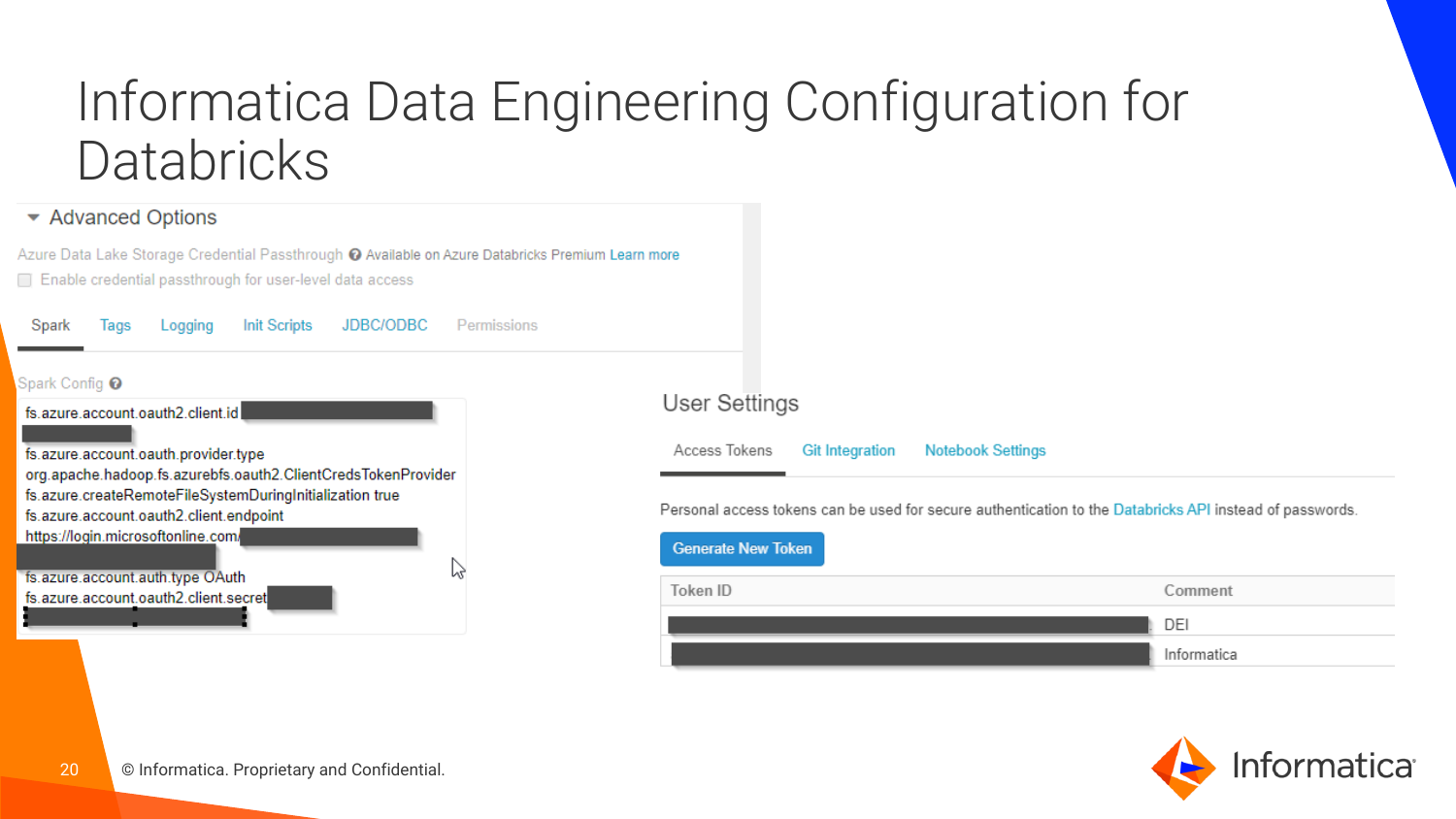| Refresh Cluster Configuration - Step 1 of 2      |                                                     |        |        | ×             |        |
|--------------------------------------------------|-----------------------------------------------------|--------|--------|---------------|--------|
| <b>Properties</b>                                |                                                     |        |        |               |        |
| Cluster configuration name *                     | databricks_adlsgen2                                 |        |        |               |        |
| Description                                      |                                                     |        |        |               |        |
| Distribution type *                              | <b>Databricks</b>                                   |        |        |               | ▼      |
| Method to import the cluster configuration. *    | Import from archive file @ Import from cluster<br>∩ |        |        |               |        |
| Databricks domain *                              | westeurope.azuredatabricks.net                      |        |        |               |        |
| Databricks token ID*                             |                                                     |        |        |               |        |
| Databricks cluster ID *                          |                                                     |        |        |               |        |
| Fields marked with an asterisk (*) are required. |                                                     |        |        |               |        |
| Q                                                | հ×ا                                                 | < Back | Next > | <b>Finish</b> | Cancel |



21 © Informatica. Proprietary and Confidential.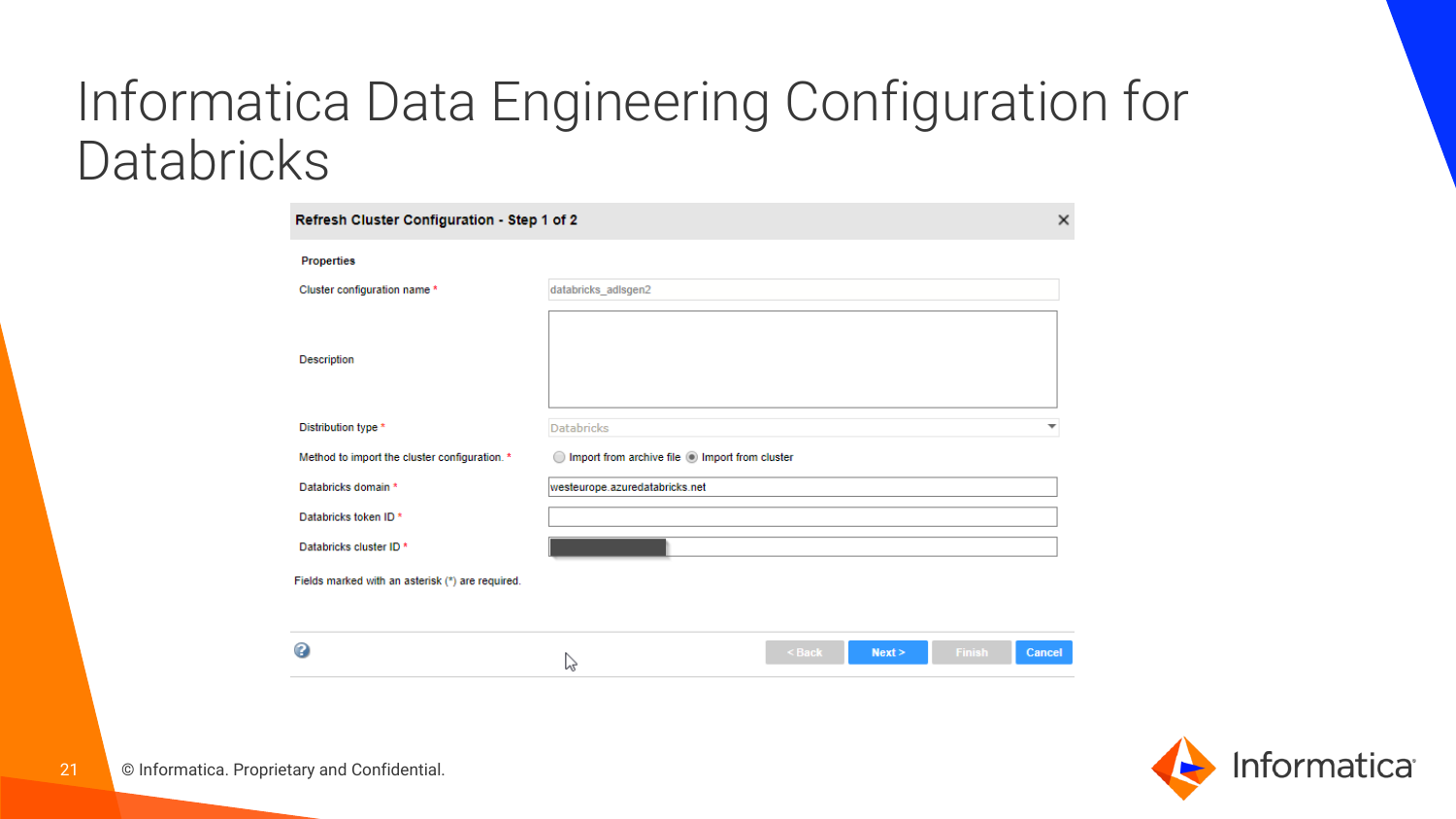#### DATABRICKS\_databricks\_adlsgen2  $\overline{\phantom{0}}$ **Cluster Properties Name** DATABRICKS\_databricks\_adlsgen2 DATABRICKS\_databricks\_adlsgen2 ID **Description Connection Type Databricks** databricks\_adlsgen2 **Cluster Configuration Cloud Provisioning Configuration**

| Properties &    | <b>哥 Alerts</b><br>$\frac{GQ}{N}$ Data Viewer | <b>&amp;</b> Validation Log |                                                             |                                |
|-----------------|-----------------------------------------------|-----------------------------|-------------------------------------------------------------|--------------------------------|
| General         | <b>Validation Environments:</b>               |                             | Databricks<br><b>Execution Environment:</b><br>$\checkmark$ |                                |
| Parameters      | Name                                          | Value                       | Name                                                        | Value                          |
| Outputs         | Native                                        |                             | $\Box$ Databricks                                           |                                |
| <b>Run-time</b> | Databricks                                    | $\overline{\smile}$         | Connection                                                  | DATABRICKS_databricks_adlsgen2 |
| Load Order      | □ Hadoop                                      |                             | □ Source Configuration                                      |                                |
|                 | Blaze                                         |                             | Maximum Rows Read                                           | Read All Rows                  |
|                 | Spark                                         |                             | Maximum Runtime Interval                                    | Run Indefinitely               |
|                 |                                               |                             | <b>State Store</b>                                          | StateStore (Parameter)         |
|                 |                                               |                             |                                                             |                                |
|                 |                                               |                             |                                                             |                                |
|                 |                                               |                             |                                                             |                                |
|                 |                                               |                             |                                                             |                                |

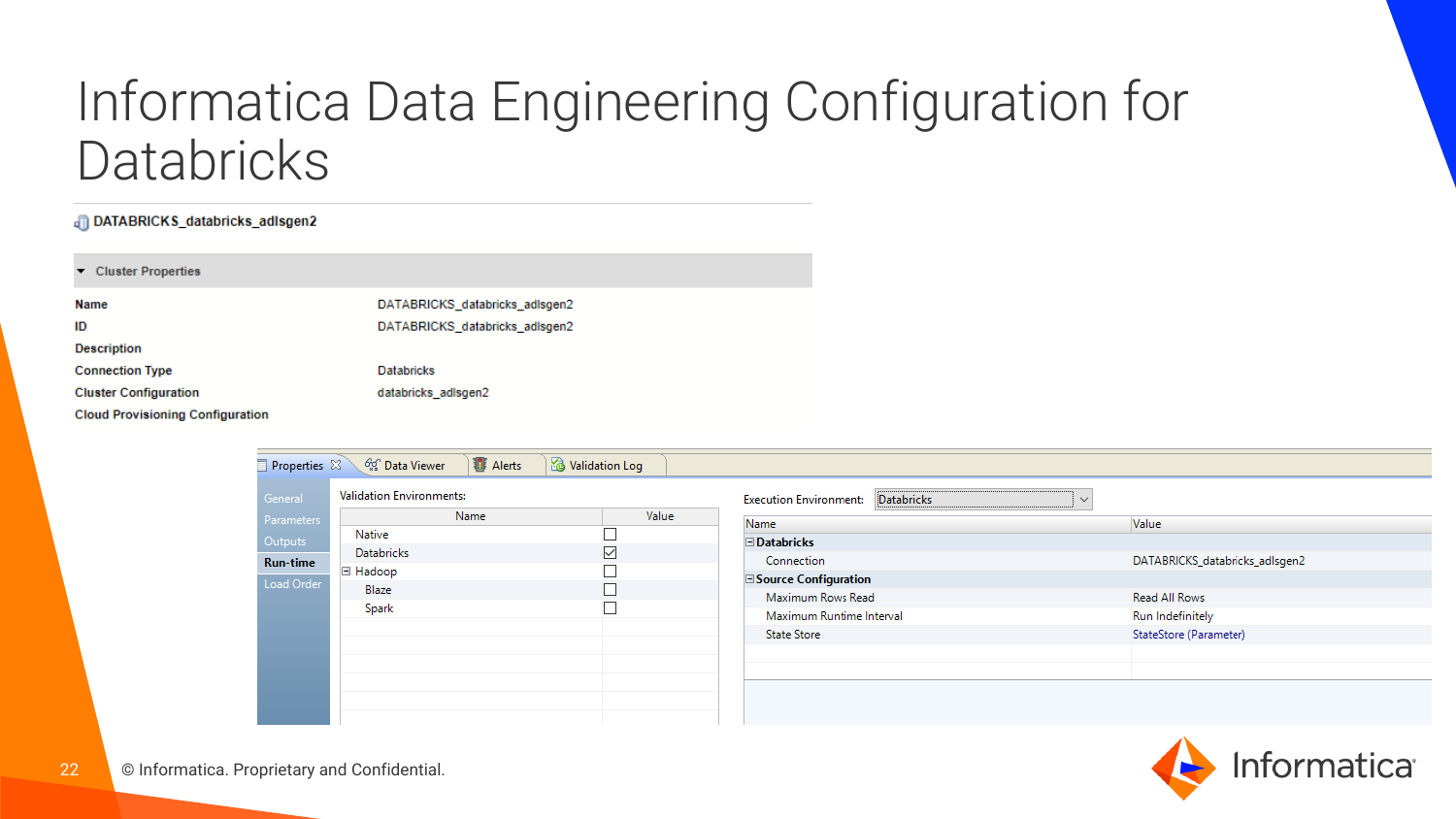#### Informatica Data Engineering Cloud Provisioning Configuration

•Allows Cluster/Delete creation from within an Informatica Workflow



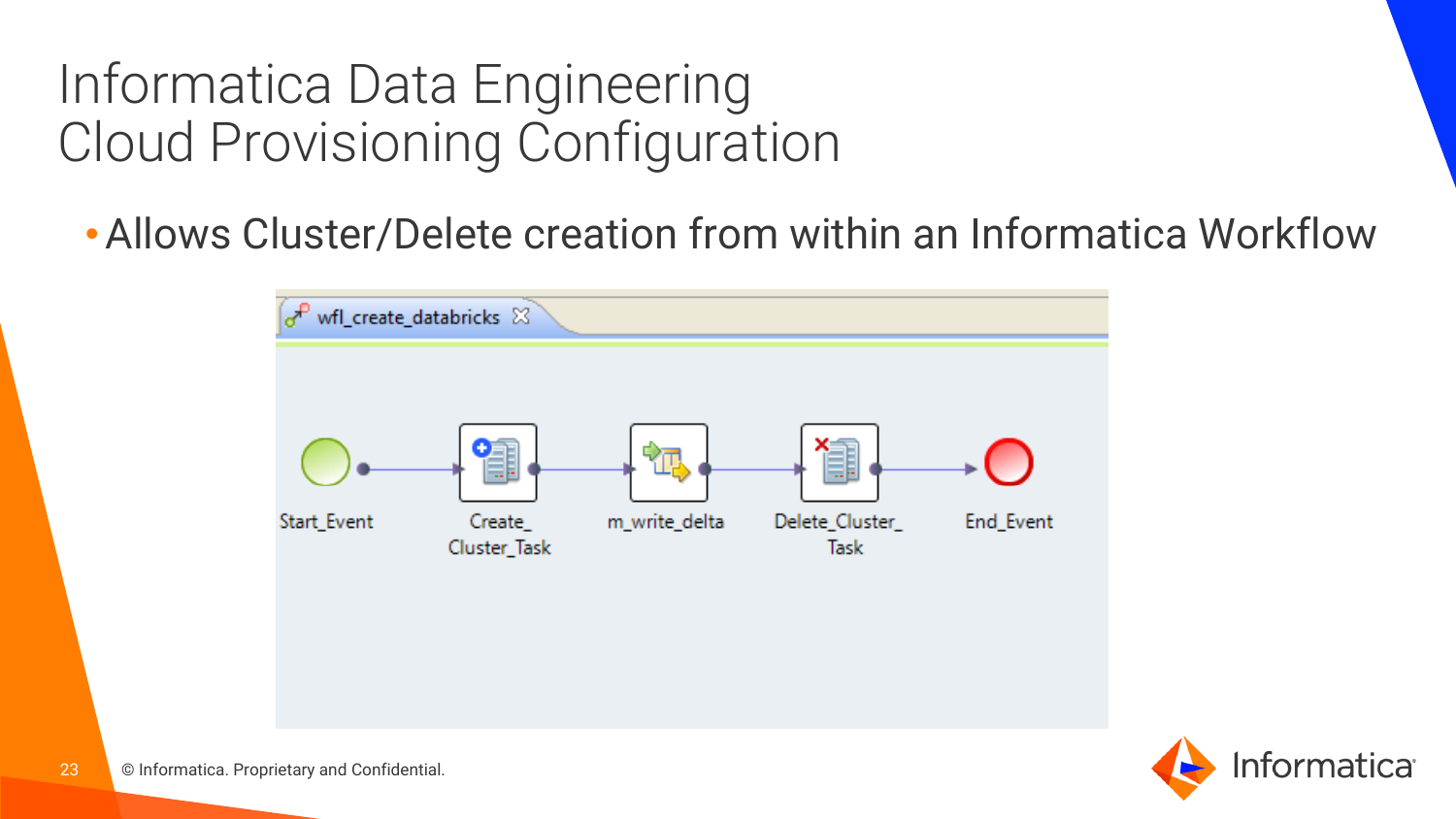## **Databricks Delta Source/Targets** in Informatica Data Engineering

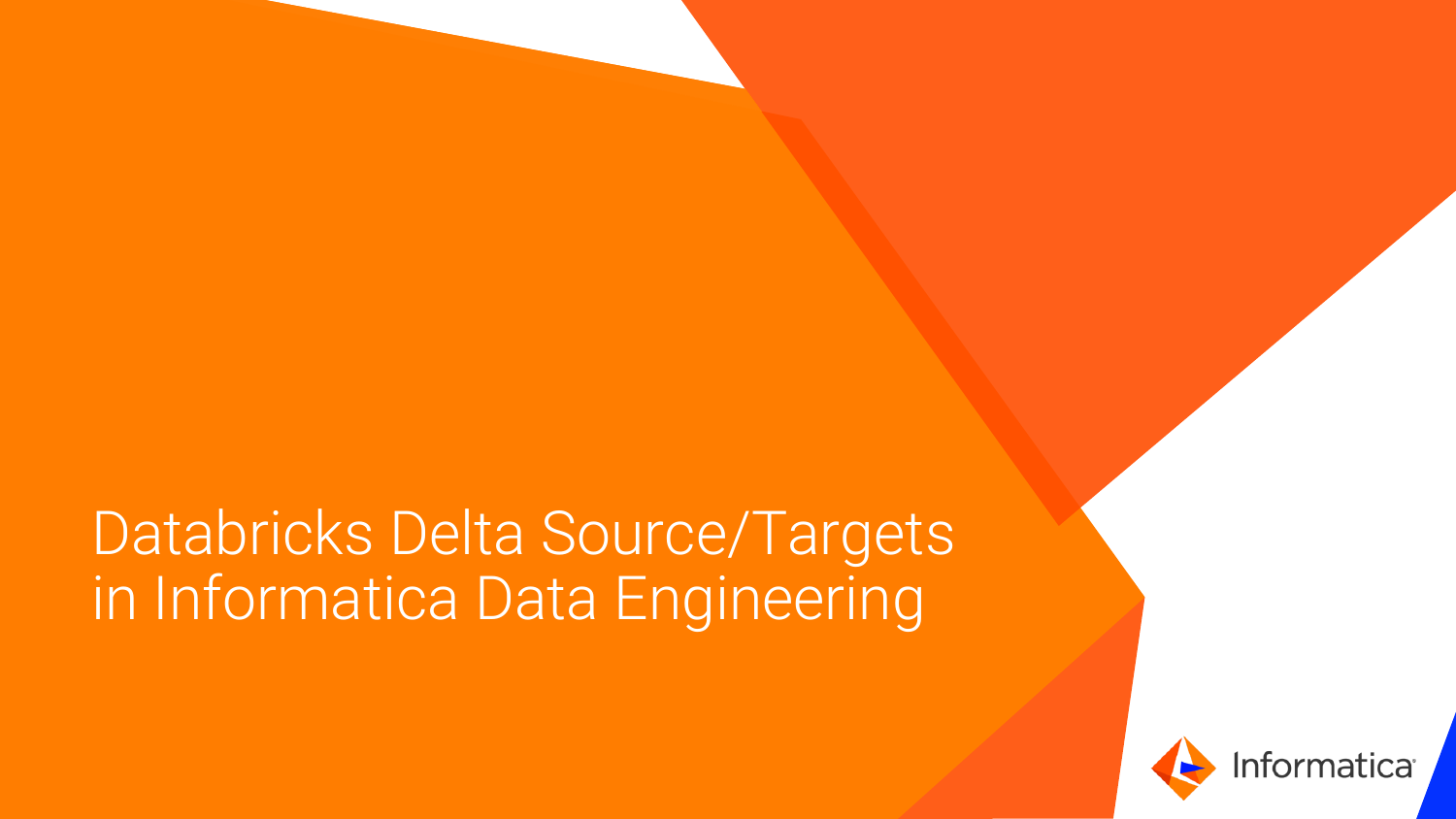## Databricks Delta Source/Targets

- Connectivity is established using the Databricks [Spark JDBC Driver.](https://databricks.com/spark/odbc-driver-download) This needs to be present in externalJDBCJars directory on server+client
- •Ability to read/write from/to Databricks Delta Lake
- Writing to Delta Lake is only supported while running the Mapping on the Databricks Engine.
- •On the fly creation of Delta Lake Tables

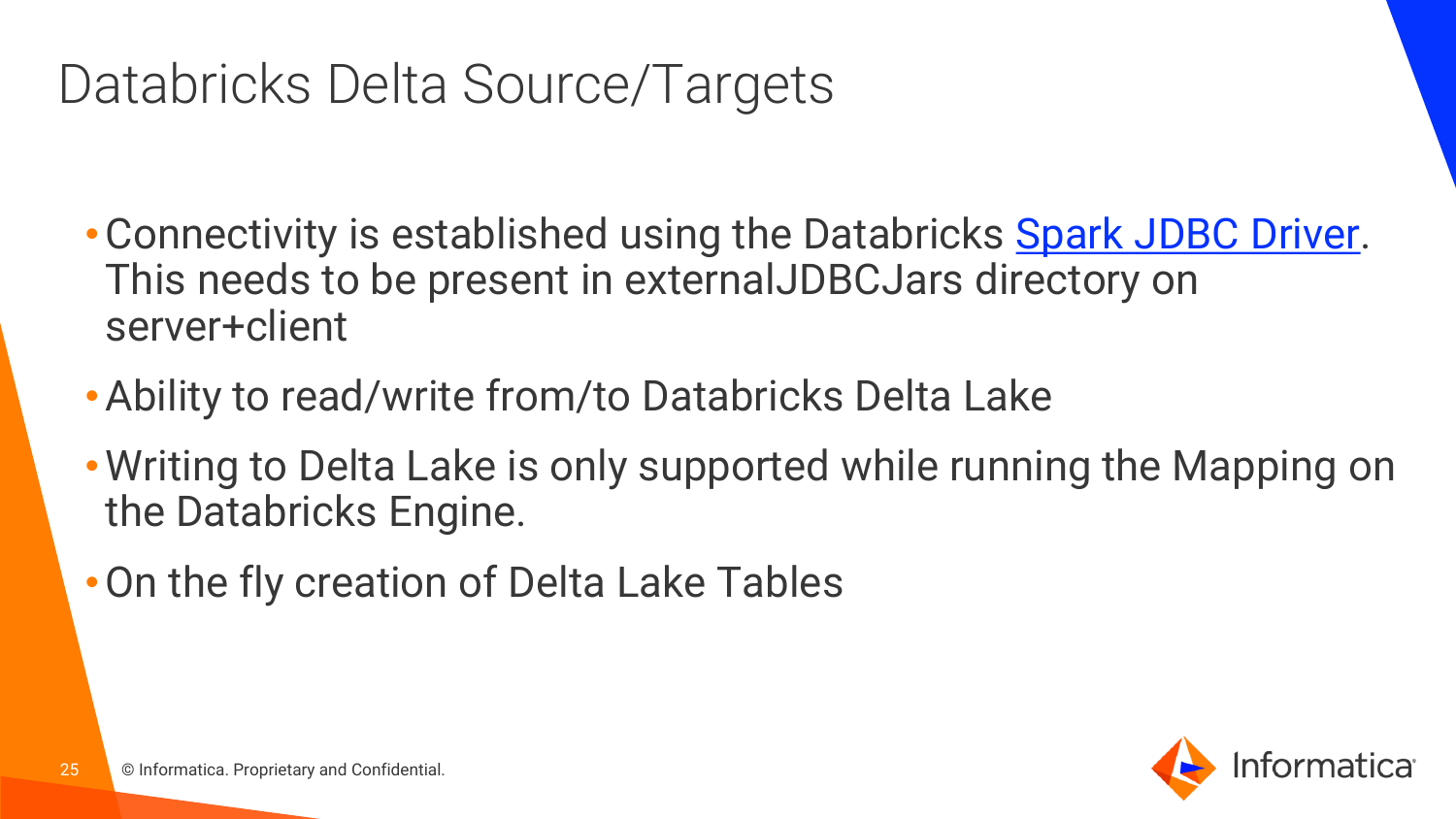### Databricks Delta Source/Targets

| General Details             |                                                                                                                     |  |  |  |
|-----------------------------|---------------------------------------------------------------------------------------------------------------------|--|--|--|
| ▷ <u>U</u> ser Name:        | token                                                                                                               |  |  |  |
| Password:                   |                                                                                                                     |  |  |  |
| JDBC Driver Class Name:     | com.simba.spark.jdbc4.Driver                                                                                        |  |  |  |
| Connection String:          | jdbc:spark://westeurope.azuredatabricks.net:443/default;transportMode=http;ssl=1;httpPath=<br>AuthMech=3;UID=token; |  |  |  |
| - Data Access               |                                                                                                                     |  |  |  |
| Environment SQL:            |                                                                                                                     |  |  |  |
| Transaction SQL:            |                                                                                                                     |  |  |  |
|                             | Support Mixed-case Identifiers                                                                                      |  |  |  |
| SQL Identifier Character:   | "" (quotes)                                                                                                         |  |  |  |
| <b>Use Sqoop Connector:</b> | None                                                                                                                |  |  |  |
| <b>Sqoop Arguments:</b>     |                                                                                                                     |  |  |  |

| Name                            | Value                                        |  |  |  |  |
|---------------------------------|----------------------------------------------|--|--|--|--|
| Tracing Level                   | Normal                                       |  |  |  |  |
| $\Box$ Target                   |                                              |  |  |  |  |
| Load type                       | Normal                                       |  |  |  |  |
| Update override                 |                                              |  |  |  |  |
| Delete                          | ₩                                            |  |  |  |  |
| Insert                          | ↜                                            |  |  |  |  |
| <b>Target Schema Strategy</b>   | CREATE - Create or replace table at run time |  |  |  |  |
| DDL query for create or replace |                                              |  |  |  |  |
| Truncate target table           |                                              |  |  |  |  |

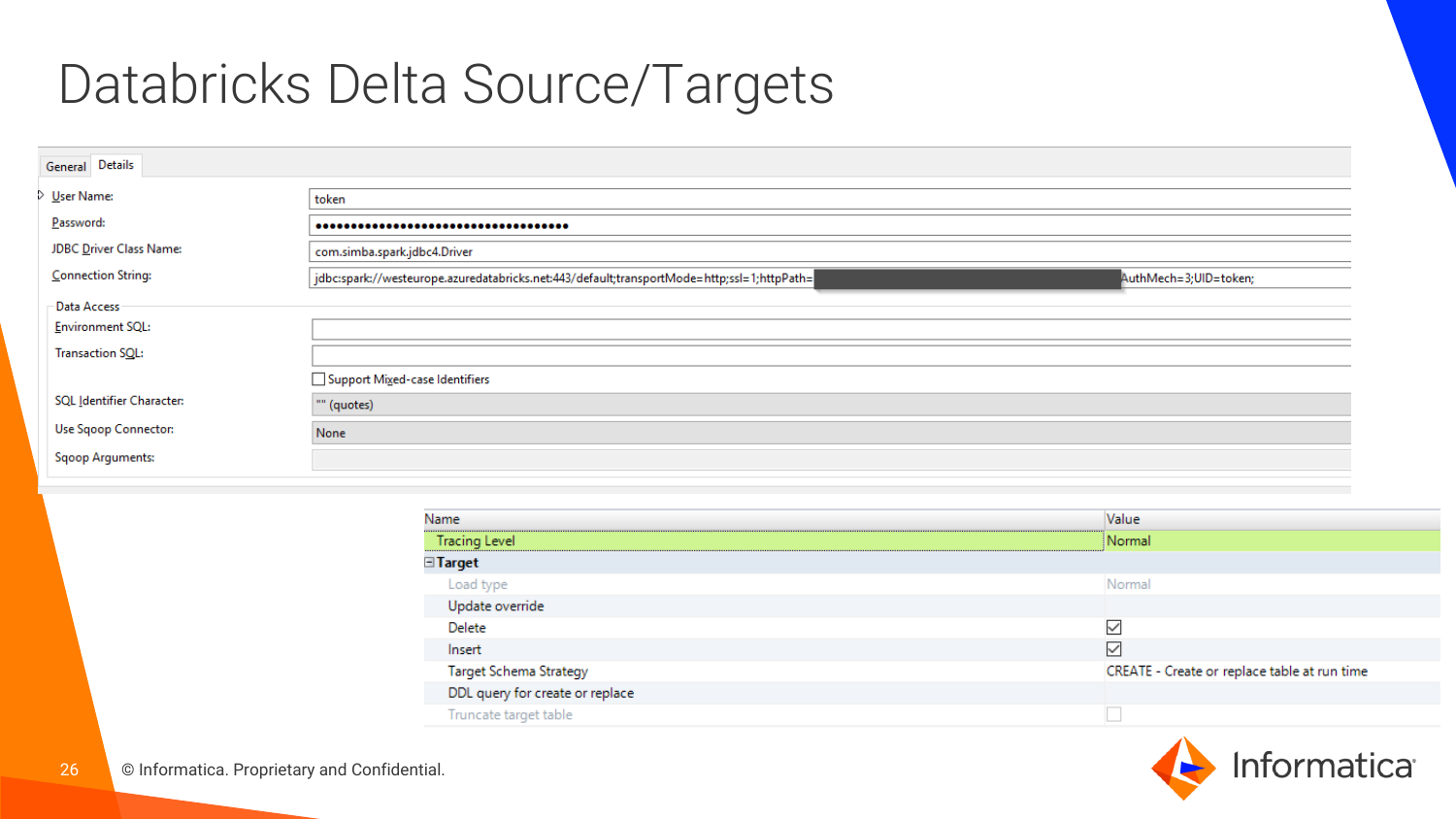

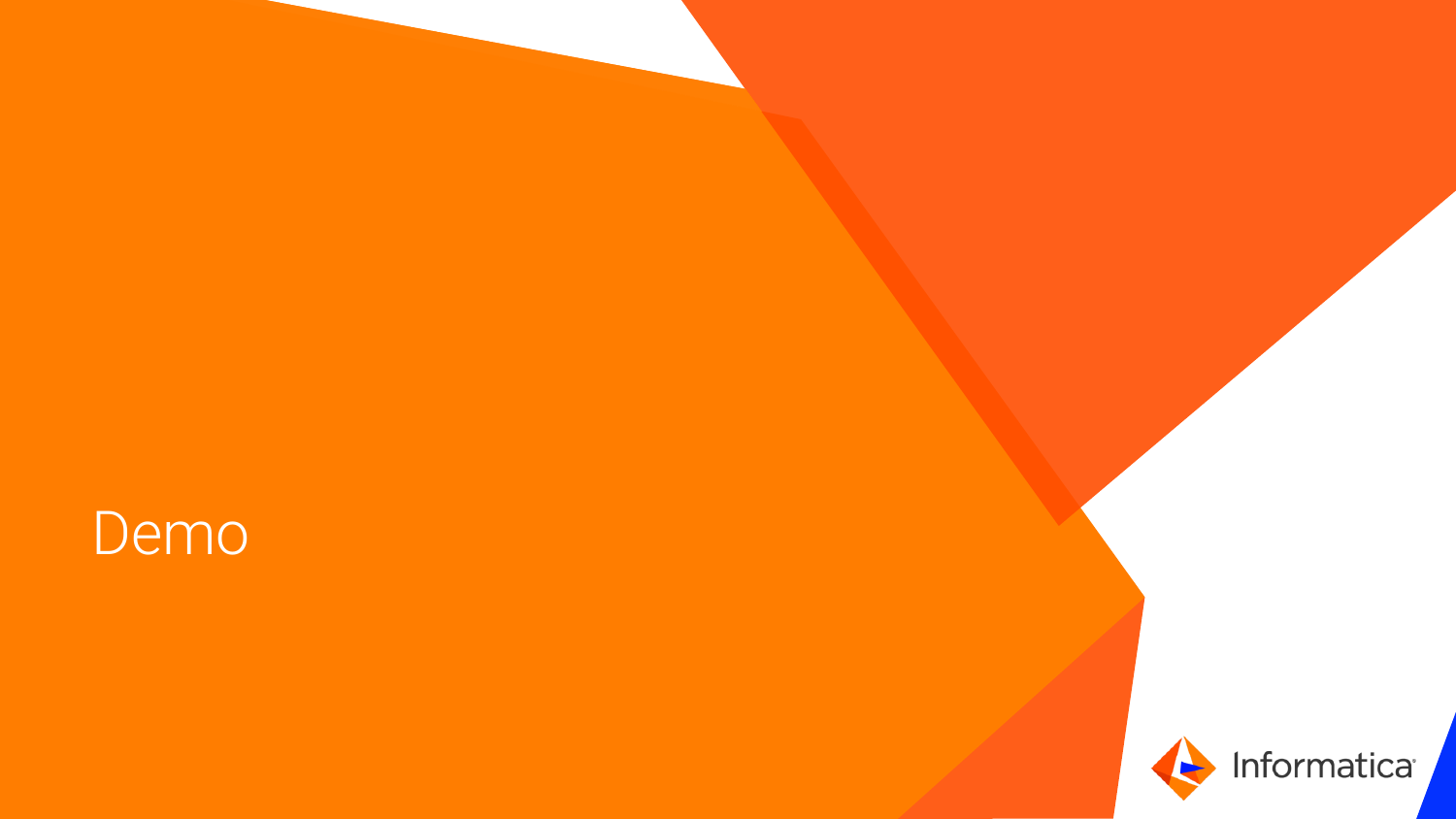## Troubleshooting and self-service

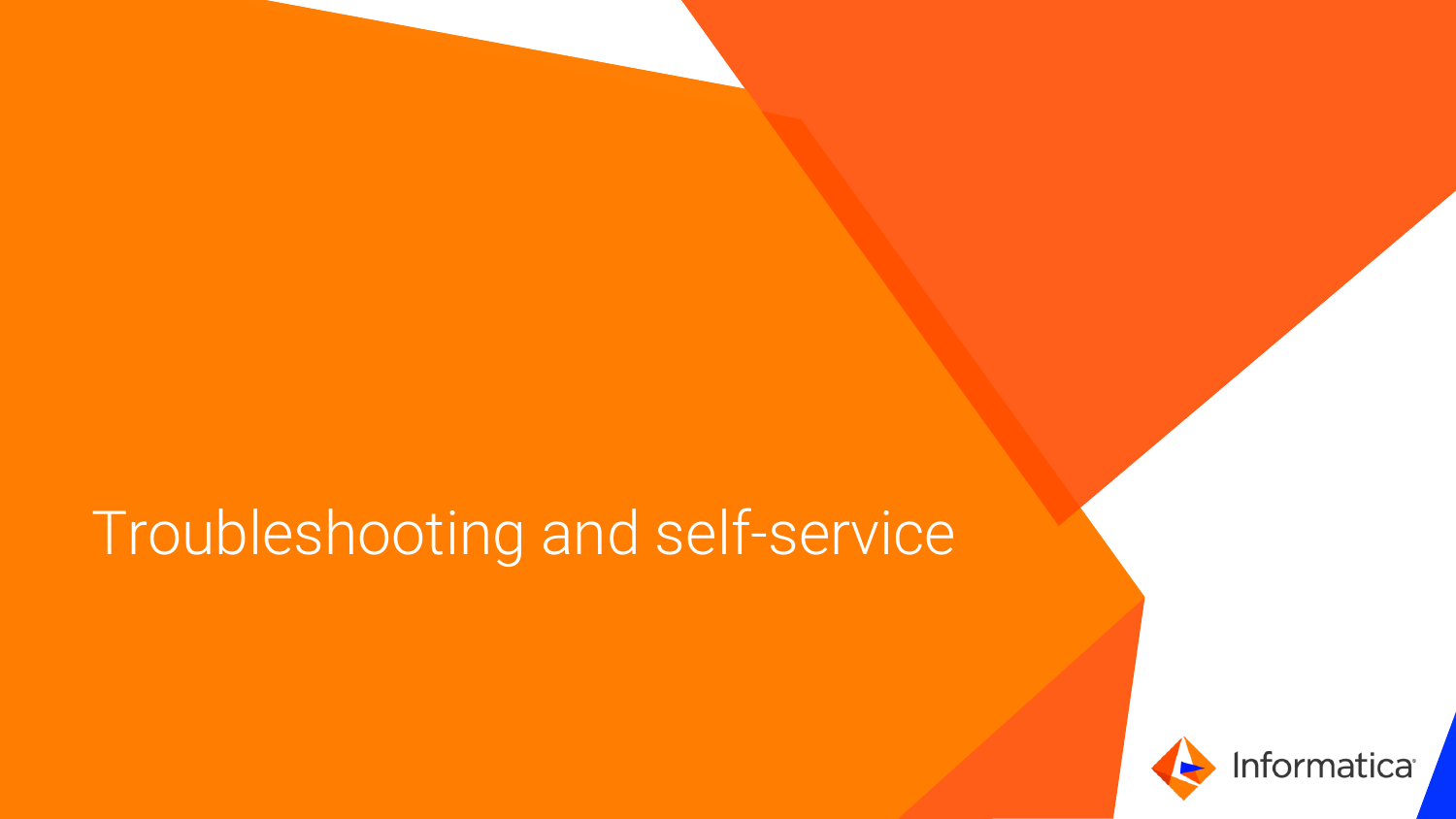## Troubleshooting and self-service

#### • [Informatica H2L](https://docs.informatica.com/data-engineering/data-engineering-integration/10-4-0.html) / [Knowledge Base](https://search.informatica.com/)

- [Integrating DEI 10.4.0.1 with Databricks and Delta Lake on the Azure Platform](https://docs.informatica.com/data-engineering/data-engineering-integration/h2l/integrating-data-engineering-integration-on-the-azure-platform-w.html)
- [Integrating DEI 10.4.0.1 with Databricks and Delta Lake on the AWS Platform](https://docs.informatica.com/data-engineering/data-engineering-integration/h2l/integrating-data-engineering-integration-on-the-aws-platform-wit.html)
- [JDBC Connection to Databricks Delta is randomly failing with generic Simba SparkJDBC](https://kb.informatica.com/solution/23/Pages/73/610540.aspx) Driver Error
- [HOW TO: Enable Debug Tracing for the Simba Spark JDBC Driver connecting to Databricks](https://kb.informatica.com/howto/6/Pages/23/611550.aspx) **Delta**
- [HOW TO: Create Cluster Configuration Object \(CCO\) for Databricks cluster using infacmd](https://kb.informatica.com/howto/6/Pages/23/614541.aspx) command

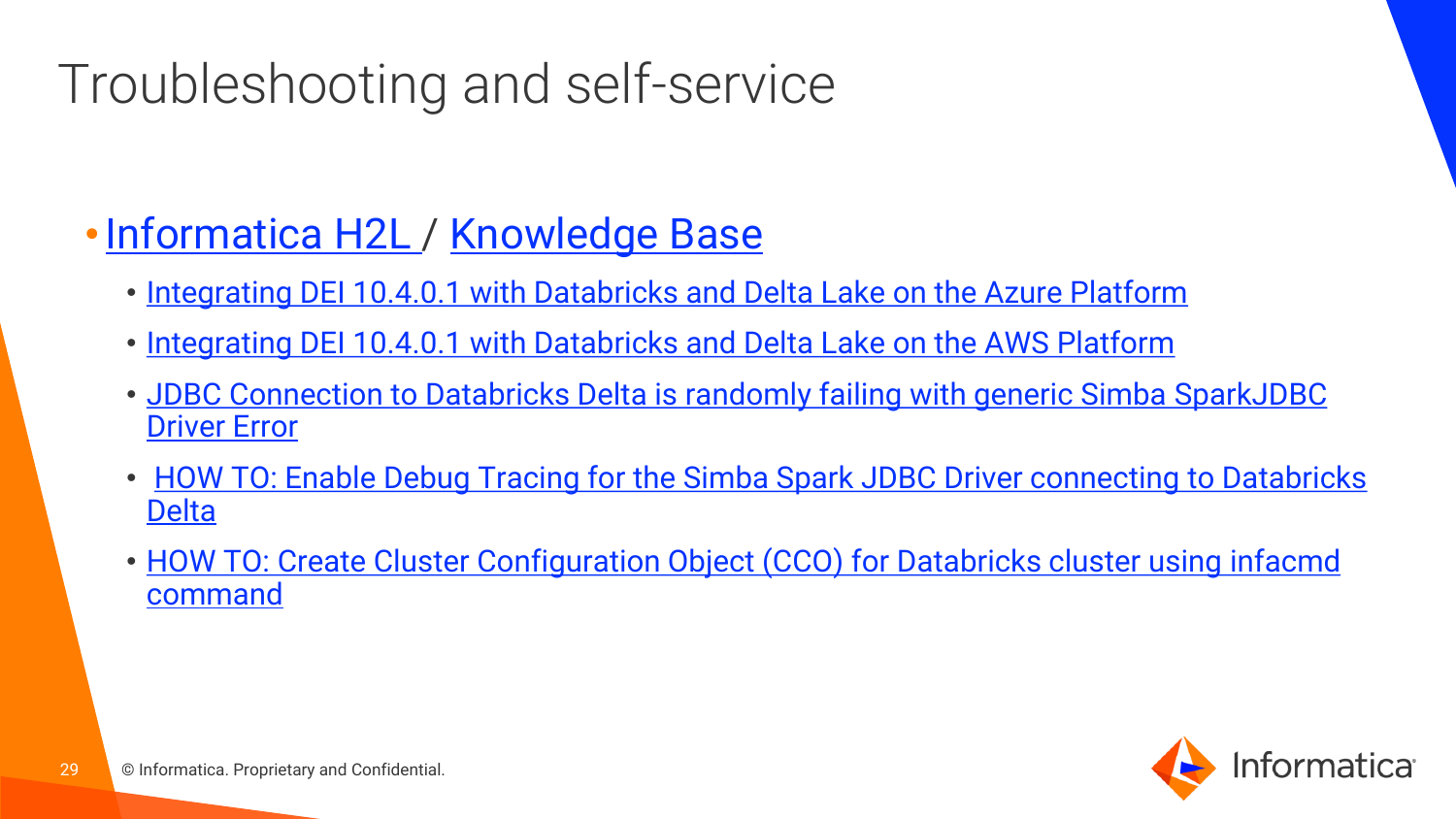## Troubleshooting and self-service

#### •Informatica Video KB:

- [Introduction to Azure Databricks -](https://www.youtube.com/watch?v=PHYkbk9_Akg) Part 1
- [How to Integrate Informatica BDM and Azure DataBricks](https://www.youtube.com/watch?v=dPnVTZ-ce1E) Delta
- [Introduction to Azure Data Lake Storage Gen2 in DEI 10.4](https://www.youtube.com/watch?v=v-sCQb2mMwg&list=PLmi6HWWEAjKqa0gkyw_Qd3Aa0n1HEOj7-&index=79)
- [Introduction to Databricks Transient and Ephemeral Cluster](https://www.youtube.com/watch?v=EbzfO70WP5Y&list=PLmi6HWWEAjKqa0gkyw_Qd3Aa0n1HEOj7-&index=77)

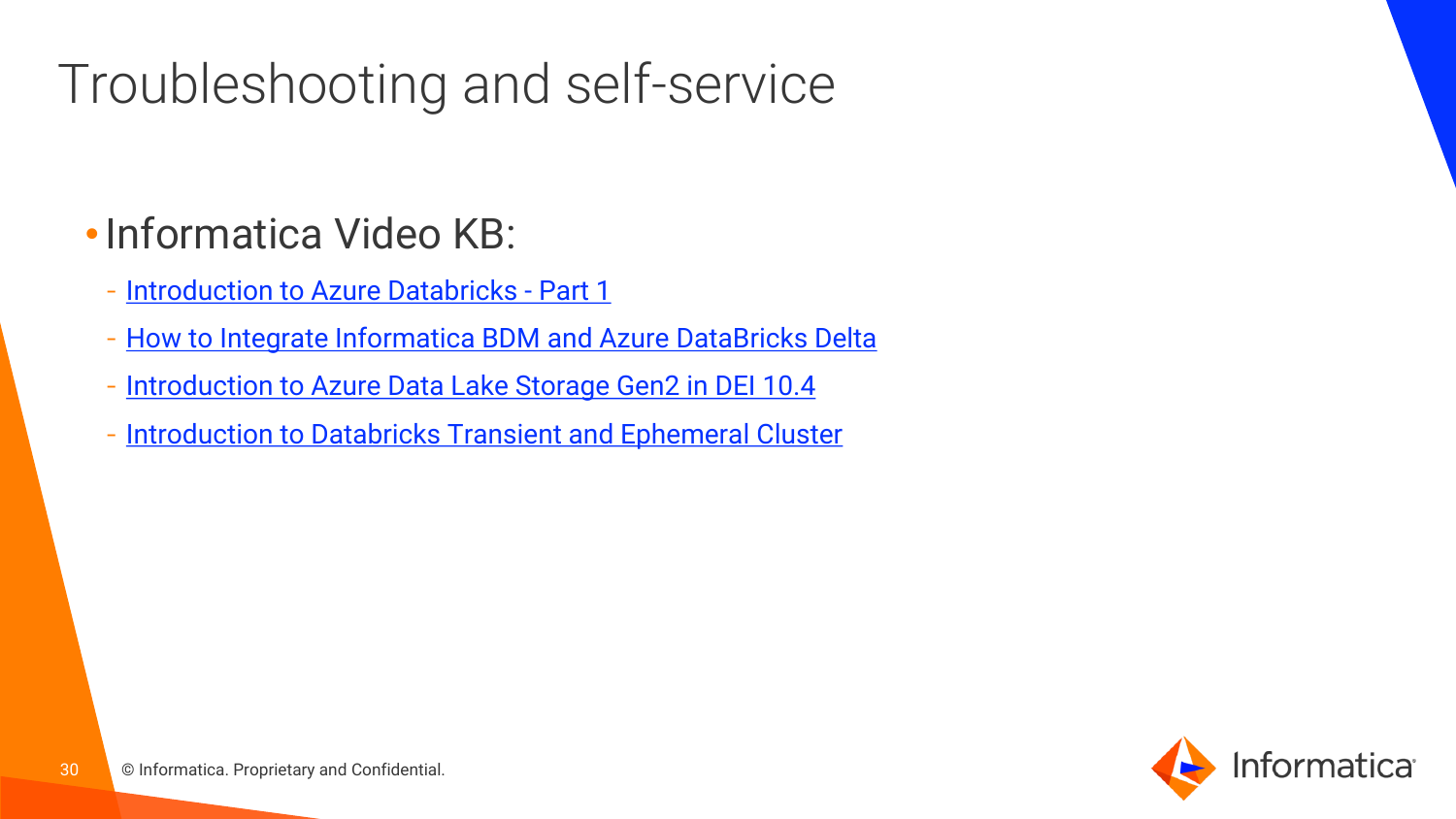## References

- [Integrating DEI 10.4.0.1 with Databricks and Delta Lake on the Azure Platform](https://docs.informatica.com/data-engineering/data-engineering-integration/h2l/integrating-data-engineering-integration-on-the-azure-platform-w.html)
- [Integrating DEI 10.4.0.1 with Databricks and Delta Lake on the AWS Platform](https://docs.informatica.com/data-engineering/data-engineering-integration/h2l/integrating-data-engineering-integration-on-the-aws-platform-wit.html)
- [Informatica® Data Engineering Integration -](https://docs.informatica.com/data-engineering/data-engineering-integration/10-4-0/integration-guide/hadoop-integration.html) Integration Guide

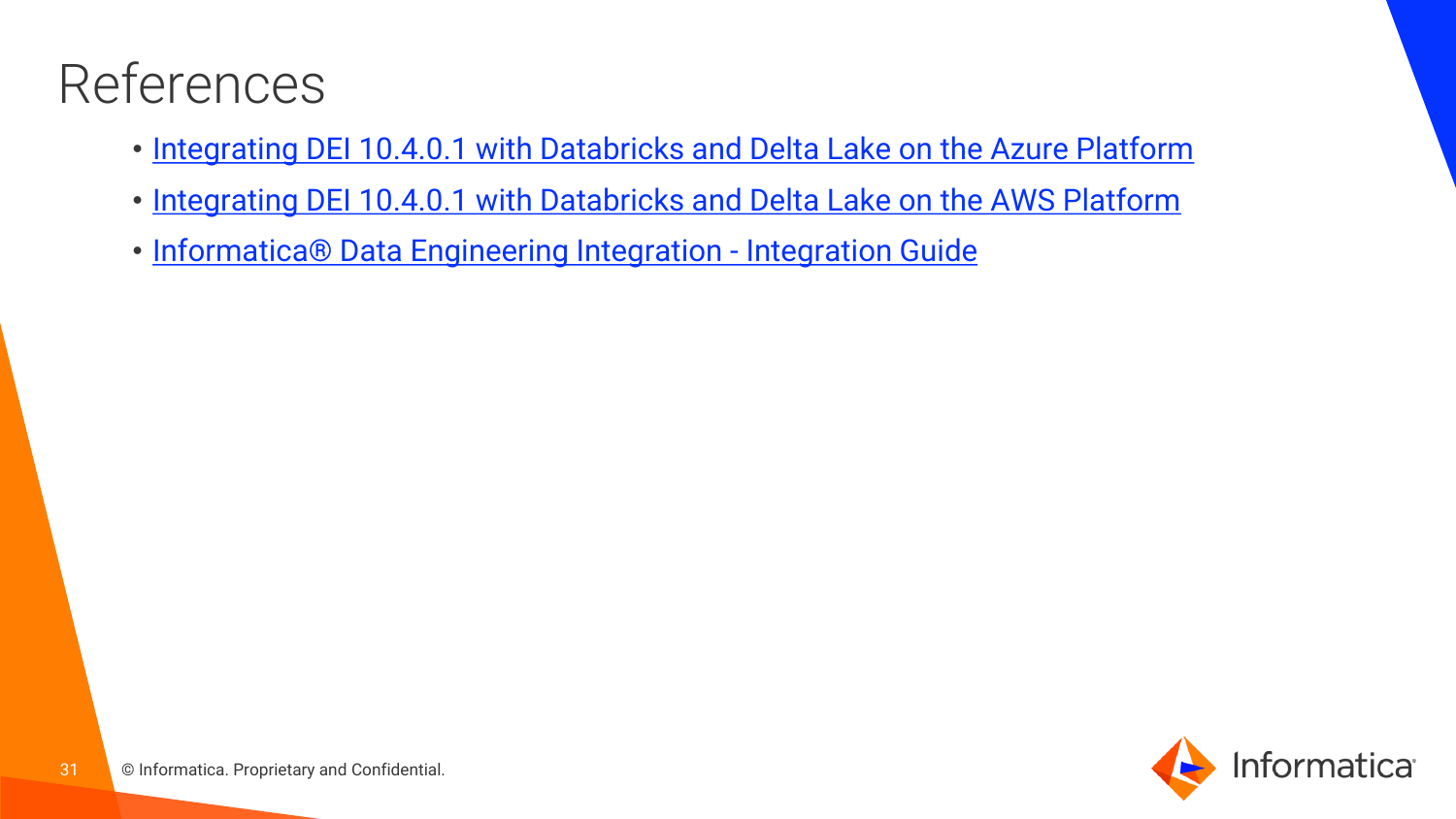